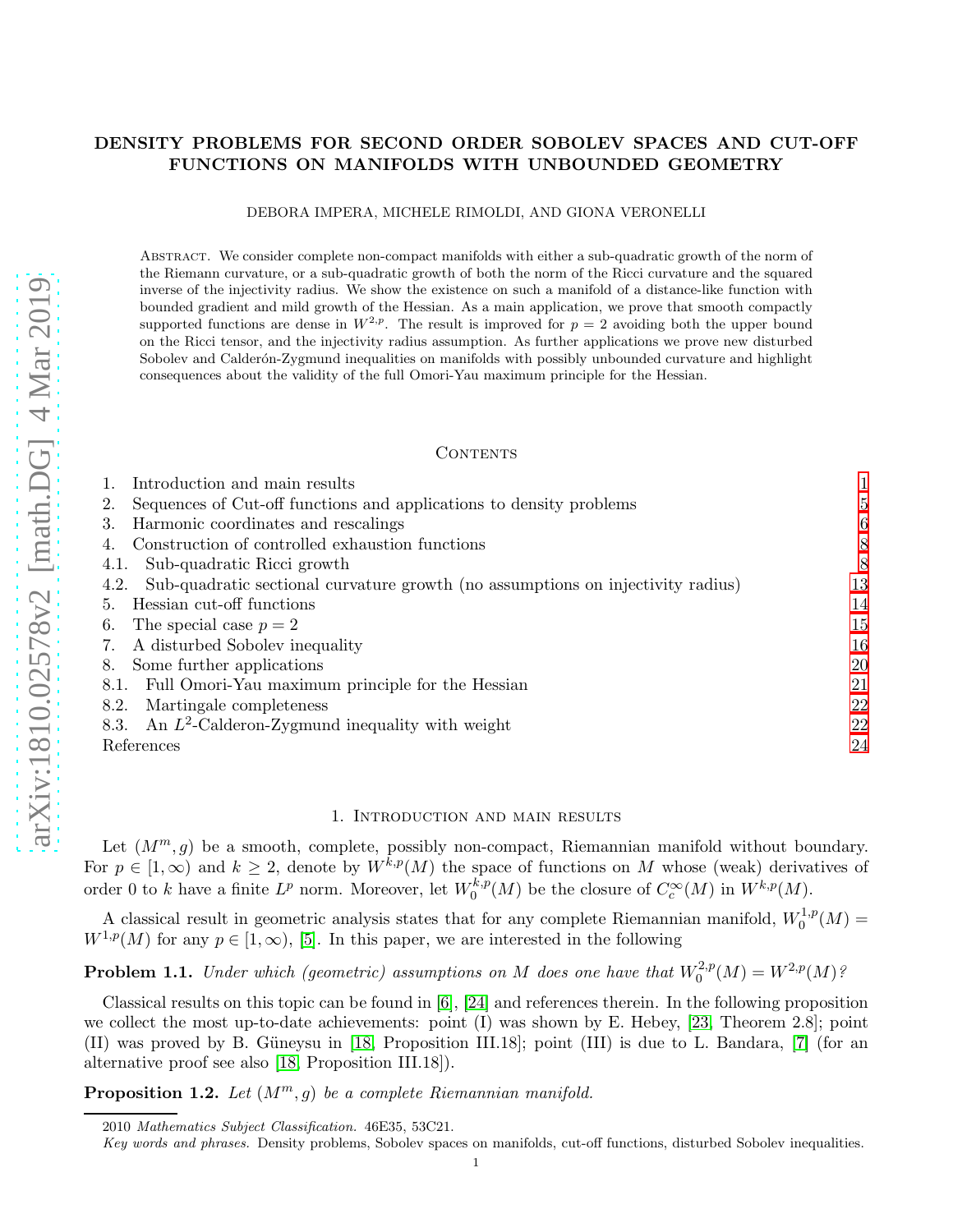- (I) If  $|\text{Ric}_g| \leq C$  for some constant  $C \geq 0$  and  $\text{inj}_g(M) > 0$ , then for every  $p \in [1,\infty)$  we have  $W_0^{2,p}$  $b_0^{2,p}(M) = W^{2,p}(M).$
- (II) If  $|\text{Riem}_{g}| \leq C$  for some constant  $C \geq 0$ , then for every  $p \in [1, \infty)$  we have  $W_0^{2,p}$  $U_0^{2,p}(M) = W^{2,p}(M).$
- (III) If  $\text{Ric}_g \geq -C$  for some constant  $C \geq 0$  (no assumptions on the injectivity radius!) then  $W_0^{2,2}$  $C^{2,2}(M) =$  $W^{2,2}(M)$ .

Often in the applications it is useful to relax the assumptions on the geometry of the manifold, allowing to the bounds on the curvature and on the injectivity radii to be more flexible. The main purpose of this paper is to investigate density problems for second order Sobolev spaces under not necessarily constant bounds on the curvature and (when it is the case) letting the injectivity radii suitably decay at infinity. In particular we obtain the following

<span id="page-1-2"></span>**Theorem 1.3.** Let  $(M, g)$  be a complete Riemannian manifold and  $o \in M$  a fixed reference point. Set  $r(x) \doteq \text{dist}_g(x, o)$ . Suppose that one of the following set of assumptions holds

(a) for some  $i_0 > 0$  and  $D > 0$ ,

$$
|\text{Ric}_g|(x) \le D^2(1+r(x)^2), \quad \text{inj}_g(x) \ge \frac{i_0}{D(1+r(x))} > 0 \quad \text{on } M.
$$

(b) for some  $D > 0$ ,

$$
|\text{Sect}_g|(x) \le D^2(1+r(x)^2).
$$

Then, for every  $p \in [1, \infty)$ , we have  $W_0^{2,p}$  $V_0^{2,p}(M) = W^{2,p}(M)$ 

Moreover, in the special case  $p = 2$ , we can obtain the following improvement of [\[7,](#page-23-6) Theorem 1.1], where neither an upper bound on the Ricci curvature nor the assumption on the injectivity radii are required. As it is customary in this case the Bochner formula plays a key role.

<span id="page-1-3"></span>**Theorem 1.4.** Let  $(M, g)$  be a complete Riemannian manifold,  $o \in M$ ,  $r(x) \doteq \text{dist}_g(o, x)$ , and suppose that for some  $D > 0$ 

$$
\operatorname{Ric}_g(x) \ge -D^2(1+r(x)^2).
$$

Then  $W_0^{2,2}$  $V_0^{2,2}(M) = W^{2,2}(M).$ 

To prove our density results we employ the method introduced in [\[17\]](#page-23-7), [\[20\]](#page-23-8). The key step in the proof is the construction on the manifold of special sequences of cut-off functions, with a suitable control on the gradient and on second order derivatives. In this regard let us notice that, as a matter of fact, Proposition [1.2](#page-0-1) can be seen as a consequence of the existence of such sequences of cut-off functions under the assumptions at hand. More precisely, the result in point (II) uses point (iii) of Proposition [2.3](#page-4-1) below, while the result in point (III) can be seen as a consequence of the general criterion (point (a)) given in Proposition [2.4,](#page-5-1) Theorem B in [\[20\]](#page-23-8), and point (i) in Proposition [2.3.](#page-4-1) Finally, also point (I) can be proved using the cut-off functions given by point (iv) in Proposition [2.3](#page-4-1) together with Proposition [2.4](#page-5-1) (b)<sup>[1](#page-1-0)</sup>.

Note that such cut-off functions can be tailored starting from suitable smooth exhaustion functions whose gradient and Hessian are controlled in terms of explicit functions of the distance from a fixed reference point. Recall that a smooth function  $\rho : M \to \mathbb{R}$  on a Riemannian manifold  $(M, g)$  is said to be an exhaustion function if, for every  $a \in \mathbb{R}$ , the sublevel sets  $M_{\rho}(a) = \{x \in M : \rho(x) < a\}$  are relatively compact. In this direction, in this paper we prove the following

<span id="page-1-1"></span>**Theorem 1.5.** Let  $(M, g)$  be a complete Riemannian manifold and  $o \in M$  a fixed reference point,  $r(x) =$  $dist<sub>a</sub>(x, o)$ . Suppose that one of the following set of assumptions holds

(a) for some  $0 < \eta \leq 1$ , some  $D > 0$  and some  $i_0 > 0$ ,

$$
|\text{Ric}_g|(x) \le D^2(1+r(x)^2)^{\eta}
$$
,  $\text{inj}_g(x) \ge \frac{i_0}{D(1+r(x))^{\eta}} > 0$  on M.

(b) for some  $0 < \eta \leq 1$  and some  $D > 0$ ,

$$
|\text{Sect}_g|(x) \le D^2(1+r(x)^2)^{\eta}.
$$

<span id="page-1-0"></span><sup>&</sup>lt;sup>1</sup>Note however that the original proof by Hebey uses a different argument based on a delicate covering technique.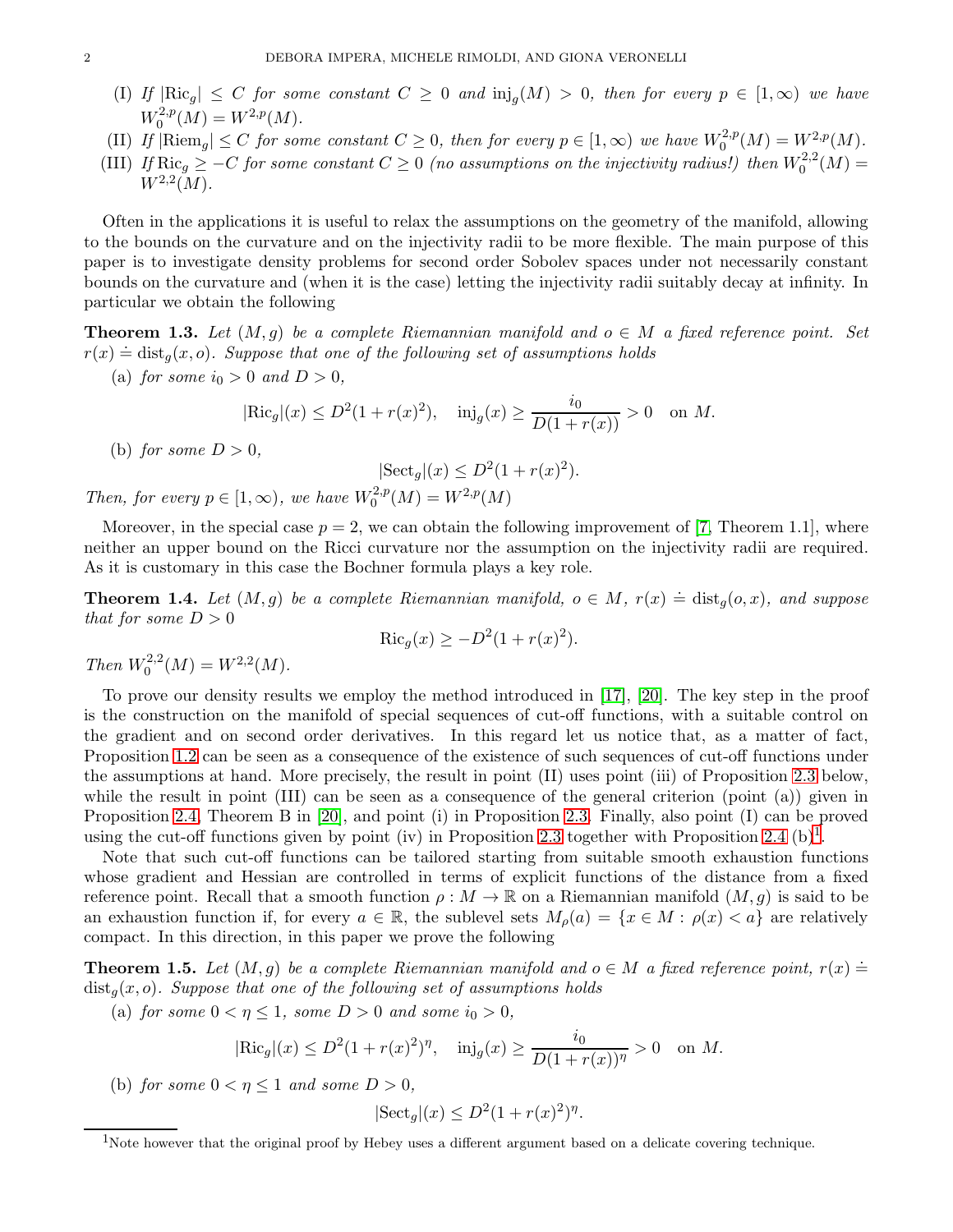Then there exists an exhaustion function  $H \in C^{\infty}(M)$  such that for some positive constant  $C > 1$  independent of x and o, we have on M that

- (i) H is a distance-like function, i.e.,  $C^{-1}r(x) \leq H(x) \leq C \max\{r(x), 1\};$
- (ii)  $|\nabla H|(x) \leq C$ ;
- (iii)  $\left| \text{Hess } H \right| (x) \leq C \max \{ r(x)^{\eta}, 1 \}.$

To obtain distance-like exhaustion functions with controlled gradient and Hessian, the previous strategy introduced in [\[32\]](#page-24-0) and adopted also in [\[30\]](#page-23-9) was the following. One starts with a distance-like function with bounded gradient (which always exists on complete manifolds, [\[15\]](#page-23-10)) and let it evolve under the heat flow on M. The evolution at a fixed positive time (say  $t = 1$ ) preserves the linear growth of the initial datum, as well as the boundedness of the gradient. Moreover Euclidean parabolic Schauder estimates, applied in harmonic coordinates charts of fixed radius centered at any  $x \in M$ , permit to control the  $L^{\infty}$ -norm of the Hessian. However, when the Ricci curvature is unbounded and the injectivity radius is possibly null, the estimates in the heat flow method are difficult to implement, and the parabolic method apparently does not permit to get Theorem [1.5](#page-1-1) in its more general assumptions. Accordingly, we use here a different strategy.

The starting point is a recent result established by D. Bianchi and A. G. Setti, [\[8\]](#page-23-11), where exhaustion functions with controlled gradient and Laplacian are constructed on manifolds with Ricci curvature bounded from below by a possibly unbounded non-positive function of the distance from a fixed reference point, without any assumption on the injectivity radius. As in Tam's result, our strategy is then, roughly speaking, to use harmonic coordinates in order to gain a control on the whole Hessian of these exhaustion functions. An application of elliptic Schauder estimates, Sobolev embeddings and a local Calderon-Zygmund inequality permits then to conclude the proof. Note that this latter part is technically more involved than in the parabolic case, since we have to estimate solutions of a semilinear (elliptic) equation instead of a homogenous (parabolic) equation. To deal with the non-uniform bounds on Ric and inj, everything is done locally, in a suitable ball, with radius decaying at infinity, where we can guarantee the existence of harmonic coordinates with respect to which we have a good control on the metric.

We mention that these techniques can be naturally extended to study density problems for higher order Sobolev spaces on manifolds with unbounded geometry. These results will be presented in the forthcoming paper [\[26\]](#page-23-12).

As a further application, the distance-like function  $H$  exhibited in Theorem [1.5](#page-1-1) permits to deduce the validity of a disturbed Sobolev inequality on non-compact manifolds with possibly unbounded Ricci curvature and possibly vanishing global injectivity radius. It is well known that on a complete non-compact manifold with Ricci curvature bounded from below and a strictly positive lower bound on  $vol(B_1(x))$ uniform in x, one has the continuous embedding  $W^{1,p}(M) \subset L^{pm/(m-p)}(M)$ , [\[33\]](#page-24-1). By a result of Croke, the assumption on the volumes of unitary balls is implied by a positive lower bound on the injectivity radius, [\[12,](#page-23-13) Proposition 14]. Under a conformal change of the Riemannian metric the Ricci curvature modifies following an equation which involves the gradient and the Hessian of the conformal factor. Accordingly, in the assumption of Theorem [1.5](#page-1-1) we can use the distance-like function H to get a metric  $\tilde{q}$  in the same conformal class of  $(M, g)$  with bounded Ricci curvature and a lower bound on the volumes of unitary balls<sup>[2](#page-2-0)</sup>. Moving back from  $\tilde{g}$  to g, we deduce a Sobolev-type inequality on  $(M, g)$ .

<span id="page-2-1"></span>**Theorem 1.6.** Let  $(M^m, g)$  be a smooth, complete non-compact Riemannian manifold without boundary. Let  $o \in M$ ,  $r(x) \doteq \text{dist}_g(x, o)$  and suppose that for some  $0 < \eta \leq 1$ ,  $D > 0$  and some  $i_0 > 0$ ,

$$
|\text{Ric}_g|(x) \le D^2 (1+r(x)^2)^{\eta}, \quad \text{inj}_g(x) \ge \frac{i_0}{D(1+r(x))^{\eta}}.
$$

<span id="page-2-0"></span> ${}^{2}$ Because of [\[28\]](#page-23-14), this result is true without curvature and injectivity radius assumptions. The main achievement here is the second order control of the conformal factor.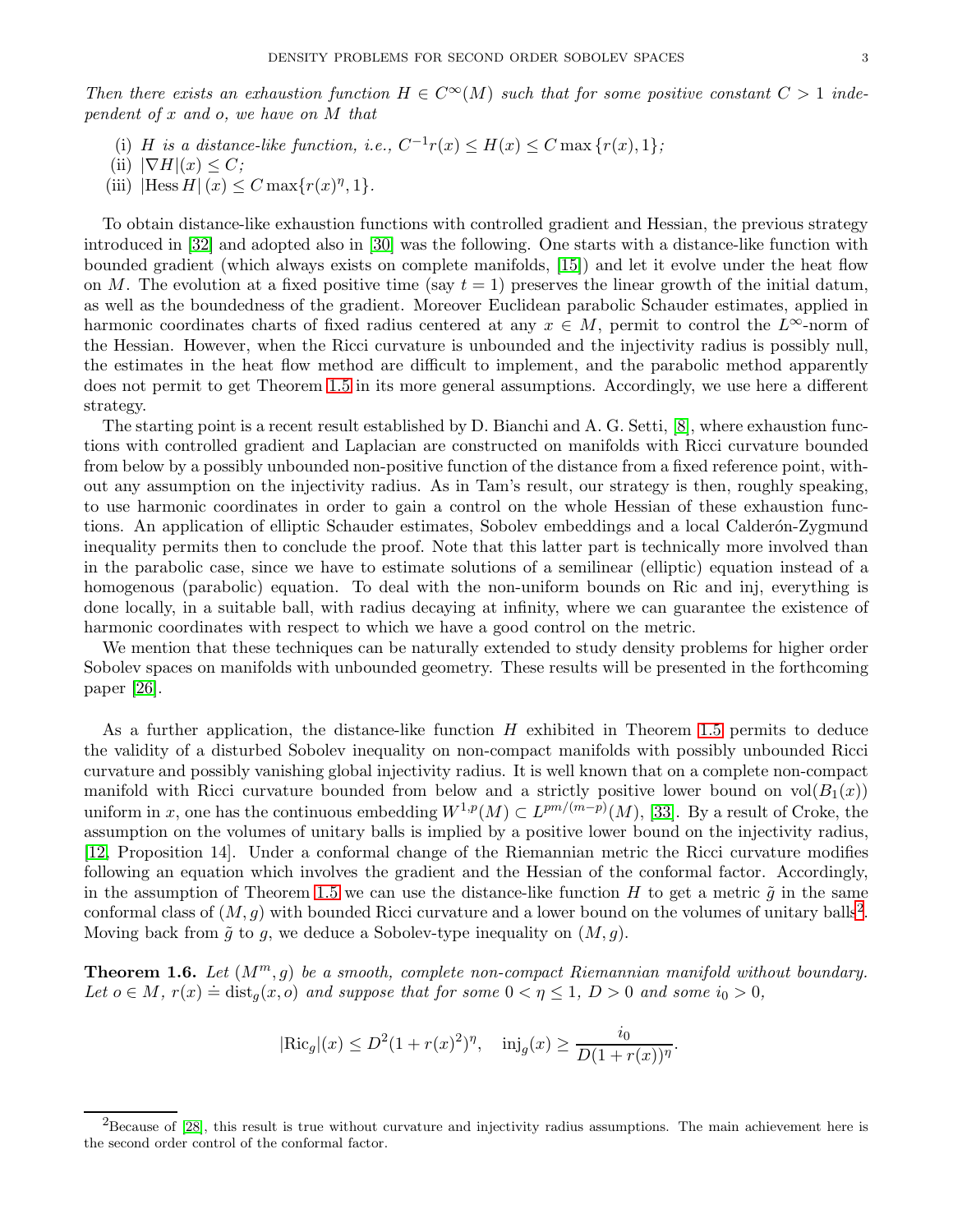Let  $p \in [1, m)$  and  $q \in [p, mp/(m-p)]$ . Then there exist constants  $A_1 > 0$ ,  $A_2 > 0$ , depending on m, p, q and the constant C from Theorem [1.5,](#page-1-1) such that for all  $\varphi \in C_c^{\infty}(M)$  it holds

<span id="page-3-1"></span>
$$
(1) \qquad \left(\int_M |\varphi|^q d\mathrm{vol}_g\right)^{\frac{1}{q}} \le A_1 \left(\int_M |\nabla \varphi|^p d\mathrm{vol}_g\right)^{1/p} + A_2 \left(\int_M \max\{1; r^{2\eta}\} |\varphi|^p d\mathrm{vol}_g\right)^{1/p}
$$

Disturbed Sobolev inequalities were obtained in the original paper by Varopoulos, [\[33\]](#page-24-1), and subsequently improved by Hebey, [\[23\]](#page-23-4). Namely, they proved that if Ric<sub>g</sub>  $\geq -(m-1)D$  for some positive constant D, then

<span id="page-3-0"></span>
$$
(2) \qquad \left(\int_M \varphi^{\frac{mp}{m-p}} v^{\alpha} d\mathrm{vol}_g\right)^{\frac{m-p}{mp}} \leq A \left(\int_M |\nabla \varphi|^p v^{\beta} d\mathrm{vol}_g\right)^{\frac{1}{p}} + B \left(\int_M \varphi^p v^{\beta} d\mathrm{vol}_g\right)^{\frac{1}{p}},
$$

where  $1 \leq p \leq m$ ,  $\alpha$  and  $\beta$  are real constants satisfying  $\beta/p - \alpha(m-p)/(mp) \geq 1/m$ , and  $v(x) =$  $(\text{vol}_g(B_1(x)))^{-1}$ . Combining [\(2\)](#page-3-0) with Theorem [1.5](#page-1-1) and the conformal method described above, we get a quite general family of Sobolev-type inequalities which contains the one in Theorem [1.6](#page-2-1) when  $q =$  $mp/(m-p)$ ; see Theorem [7.1.](#page-15-1) As a special case of Theorem [7.1,](#page-15-1) one has also the validity of [\(1\)](#page-3-1) provided that  $|\text{Sect}_g|(x) \le D^2(1+r(x)^2)^\eta$  and

<span id="page-3-2"></span>(3) 
$$
\operatorname{vol}_g(B_{r^{-\eta}(x)}(x)) \geq \frac{E}{(1+r(x))^{m\eta}}.
$$

It is a natural question whether [\(3\)](#page-3-2) together with  $\text{Ric}_g \gtrsim -r^{2\eta}$  would suffice to prove Theorem [1.6.](#page-2-1) Note that both the upper bound on Ricci and the lower bound on the injectivity radius are used to get harmonic radius estimates. On the other hand, the weight  $r^{2\eta}$  in [\(1\)](#page-3-1) probably can not be avoided since an unweighted Sobolev inequality would imply a lower bound on  $\text{vol}_q(B_1(x))$ , [\[9\]](#page-23-15).

Ideas in the proof of Theorem [7.1](#page-15-1) and Theorem [1.6](#page-2-1) can also be applied to other integral inequalities, permitting for instance to obtain the validity of the following  $L^2$ -Calderón-Zygmund inequality with weight in our general assumptions. For some results in the same spirit see also [\[3,](#page-23-16) Section 7].

<span id="page-3-4"></span>**Theorem 1.7.** Let  $(M^m, g)$  be a smooth, complete non-compact Riemannian manifold without boundary. Let  $o \in M$ ,  $r(x) \doteq \text{dist}_g(x, o)$  and suppose that one of the following curvature assumptions holds

(a) for some  $0 < \eta \leq 1$ , some  $D > 0$  and some  $i_0 > 0$ ,

$$
|\text{Ric}_g|(x) \le D^2(1+r(x)^2)^{\eta}, \quad \text{inj}_g(x) \ge \frac{i_0}{D(1+r(x))^{\eta}} > 0 \quad \text{on } M.
$$

(b) for some  $0 < \eta \leq 1$  and some  $D > 0$ ,

$$
|\text{Sect}_g|(x) \le D^2(1+r(x)^2)^{\eta}.
$$

Then there exist constants  $A_1 > 0$ ,  $A_2 > 0$ , depending on m,  $\eta$ , D and the constant C from Theorem [1.5,](#page-1-1) such that for all  $\varphi \in C_c^{\infty}(M)$  it holds

<span id="page-3-3"></span>(4) 
$$
\| |\text{Hess}\,\varphi|_g \|_{L^2}^2 \leq A_1 \| H^{2\eta} \varphi \|_{L^2}^2 + A_2 \| \Delta \varphi \|_{L^2}^2.
$$

An extensive study of  $L^p$ -Calderón-Zygmund inequalities (in short  $CZ(p)$ ) and their interplay with the geometry was initiated in [\[20\]](#page-23-8), and we refer to that paper for an introduction to this topic. Even though CZ(2) is known to hold globally, without even require geodesic completeness, under a global lower bound on the Ricci curvature, it is in general false without this assumption; see [\[20,](#page-23-8) Theorem B]. On the other hand, for  $p \neq 2$ ,  $p \in (1,\infty)$ , CZ(p) holds if  $(M,g)$  has bounded Ricci curvature and a positive injectivity radius; see [\[20,](#page-23-8) Theorem C]. The proof of this result seems to really depend on a harmonic radius bound, and hence on the bound on the injectivity radius. Since in our setting  $(M, \tilde{q})$  has bounded Ricci curvature and volume non-collapsing but, as far as we know, its injectivity radius is not necessarily bounded from below on the whole of M, it remains an open question if a  $CZ(p)$  with weight similar to [\(4\)](#page-3-3) holds in our assumption when  $p \neq 2$ ,.

The organization of this paper is as follows. In Section [2](#page-4-0) we recap some known results about the existence of special sequences of cut-off functions and see how these can be used to obtain density results for second order Sobolev spaces. In Section [3](#page-5-0) we see explicitly how, on a suitable ball centered at each point of a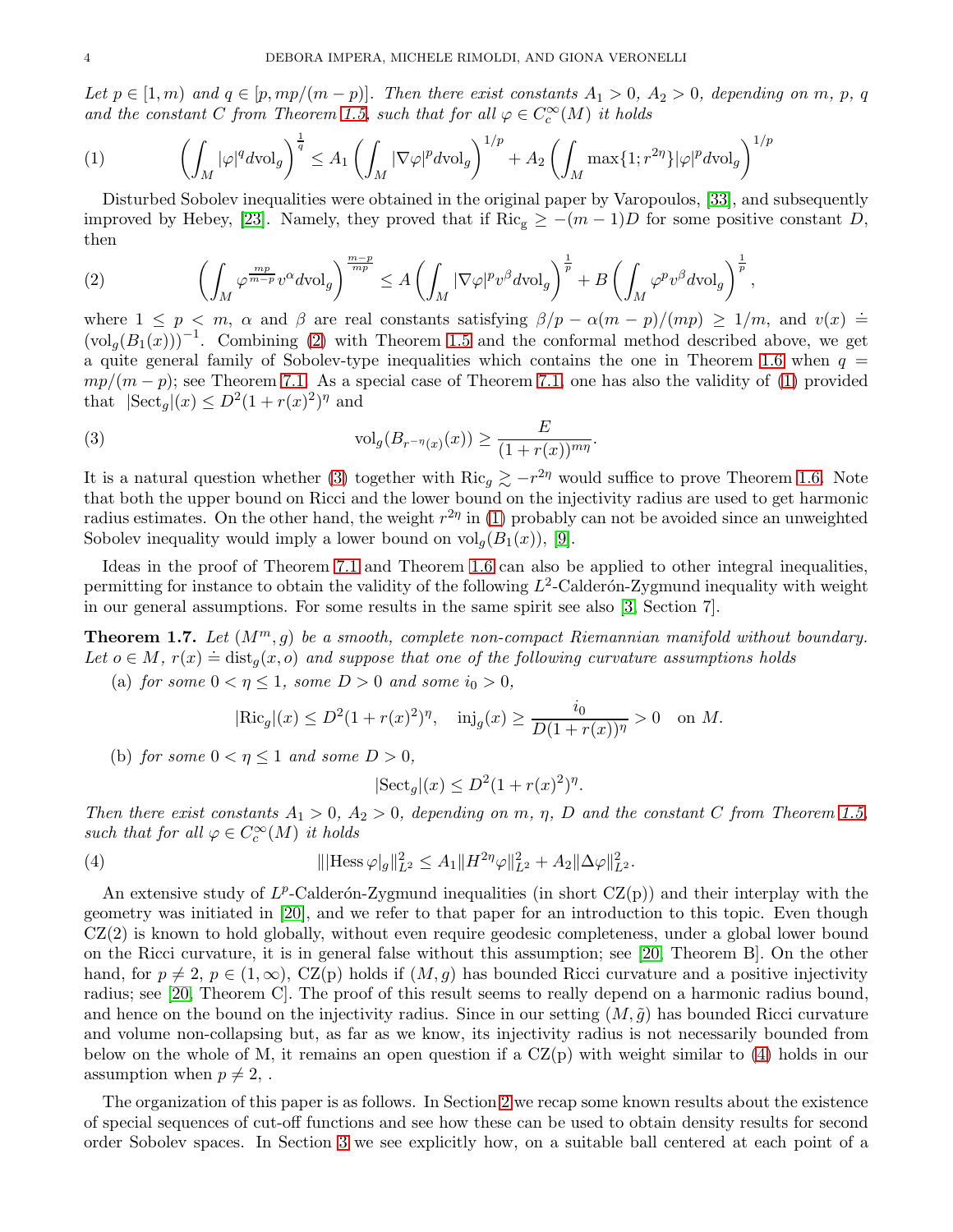manifold with a non-constant Ricci curvature bound and suitably decaying injectivity radii, we can control in harmonic coordinates the metric. In Section [4](#page-7-0) we construct good distance-like exhaustion function in this generality, first dealing with sub-quadratic Ricci curvature growth and suitably decaying injectivity radii and then with the situation in which we have sub-quadratic sectional curvature growth (and no assumptions on the injectivity radii). Starting from these exhaustion functions, in Section [5](#page-13-0) we construct the cut-off functions needed for the proof of our first density result (Theorem [1.3\)](#page-1-2). In Section [6](#page-14-0) we focus on the case  $p = 2$  and give the proof of Theorem [1.4.](#page-1-3) In this case we are assuming only a quadratic negative lower bound on the Ricci curvature. Making use of the weak Laplacian cut-off functions constructed in [\[8\]](#page-23-11), under these assumptions, we are able to prove the density result by applying the divergence theorem to a suitable compactly supported vector field together with the Bochner formula. In Section [7](#page-15-0) we prove the general Theorem [7.1](#page-15-1) about disturbed Sobolev inequalities and, as a consequence of the proof of this latter, we deduce Theorem [1.6.](#page-2-1) Finally, as suggested by one of the anonymous referees, in Section [8](#page-19-0) we discuss some further applications of Theorem [1.5](#page-1-1) and of the proof of Theorem [1.6.](#page-2-1) In a first part we deduce geometric conditions ensuring the validity of the full Omori-Yau maximum principle at infinity for the Hessian or the validity of martingale completeness. A final subsection is devoted to the proof of Theorem [1.7](#page-3-4)

## 2. Sequences of Cut-off functions and applications to density problems

<span id="page-4-0"></span>Sequences of Laplacian and Hessian cut-off functions where defined in [\[17\]](#page-23-7) and [\[20\]](#page-23-8). Here we will need to introduce also the slightly different notions of weak Laplacian and weak Hessian cut-off functions. Namely

**Definition 2.1.** A complete Riemannian manifold  $(M, g)$  is said to admit a sequence  $\{\chi_n\} \subset C_c^{\infty}(M)$  of Laplacian cut-off functions, if  $\{\chi_n\}$  has the following properties:

- (C1)  $0 \leq \chi_n(x) \leq 1$  for all  $n \in \mathbb{N}, x \in M$ ;
- (C2) for all compact  $K \subset M$ , there is a  $n_0(K) \in \mathbb{N}$  such that for all  $n \ge n_0(K)$ , one has  $\chi_n|_K = 1$ ;
- (C3)  $\|\nabla \chi_n\|_{\infty} \to 0 \text{ as } n \to \infty;$
- (C4)  $\|\Delta \chi_n\|_{\infty} \to 0$  ad  $n \to \infty$ .

Furthermore,  $(M, g)$  is said to admit a sequence  $\{\chi_n\} \subset C_c^{\infty}(M)$  of weak Laplacian cut-off functions, if  $\{\chi_n\}$  satisfies (C1), (C2), and there exist constants  $A_1$ ,  $A_2$  such that, for all  $n \in \mathbb{N}$ ,

 $\left(\begin{array}{c|c}\n\text{C3'}\n\end{array}\right)\n\|\nabla \chi_n\|_{\infty} \le \frac{A_1}{n}$  $\frac{41}{n}$  ;  $(C4') \| \Delta \chi_n \|_{\infty} \leq A_2.$ 

**Definition 2.2.**  $(M, g)$  is said to admit a sequence  $\{\chi_n\} \subset C_c^{\infty}(M)$  of Hessian cut-off functions, if  $\{\chi_n\}$ satisfies  $(C1)$ ,  $(C2)$ ,  $(C3)$ , and

 $(C4") \Vert Hess(\chi_n)\Vert_{\infty} \to 0 \text{ as } n \to \infty.$ 

Furthermore,  $(M, g)$  is said to admit a sequence  $\{\chi_n\} \subset C_c^{\infty}(M)$  of weak Hessian cut-off functions, if  $\{\chi_n\}$ satisfies (C1), (C2), and there exist constants  $A_1$ ,  $A_2$  such that, for all  $n \in \mathbb{N}$ ,

 $(C3") \|\nabla \chi_n\|_{\infty} \leq A_1;$  $(C4'') \|\text{Hess}\chi_n\|_{\infty} \leq A_2.$ 

The following proposition (partially taken from [\[18\]](#page-23-5)) should give the state of the art on the existence of such sequences of cut-off functions: point (i) follows by [\[31\]](#page-24-2) (see also [\[17\]](#page-23-7) for an alternative proof in the case  $C = 0$ , point (ii) was proved in [\[8\]](#page-23-11); point (iii) is a consequence of [\[10,](#page-23-17) Lemma 5.3], point (iv) was proven in [\[30,](#page-23-9) Corollary 5.1] sharpening a construction given in [\[32\]](#page-24-0); (v) is a consequence of [\[25,](#page-23-18) Theorem 1.3].

<span id="page-4-1"></span>**Proposition 2.3.** Let  $(M^m, g)$  be a complete Riemannian manifold.

- (i) If  $(M, g)$  has Ric<sub>g</sub>  $\geq -C$  for some constant  $C \geq 0$ , then M admits a sequence of Laplacian cut-off functions.
- (ii) More generally, fix a reference point o in  $(M, g)$ , and denote by  $r(x) \doteq \text{dist}_g(x, o)$ . If

$$
\text{Ric}_g \ge -(m-1)C^2(1+r^2)^{\eta},
$$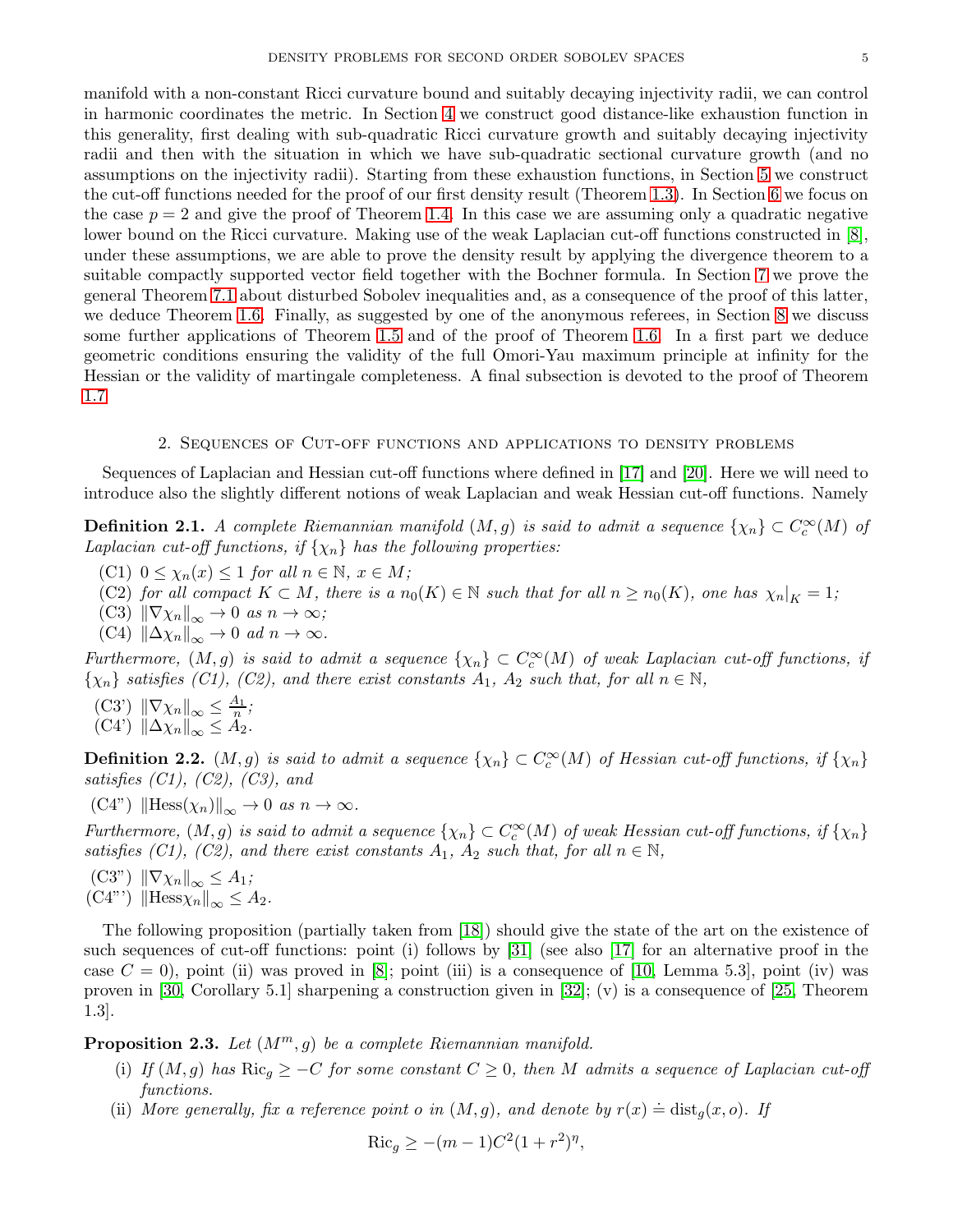with  $\eta \in [-1,1]$  then, for every  $R \geq 1$  when  $\eta \in (-1,1]$  and for every  $R > 0$  when  $\eta = -1$ , and for every  $\gamma$  bigger than some constant  $\Gamma(\eta, C, m)$  depending only on  $\eta$ , C and m, there exists a sequence  $\{\phi_R\} \subset C_c^{\infty}(M)$  of cut-off functions such that

- (1)  $\phi_R \equiv 1$  on  $B_R(o)$ ;
- (2)  $\text{supp}(\phi_R) \subset B_{\gamma R}(o);$
- (3)  $|\nabla \phi_R| \leq \frac{C_1}{R}$ ;
- (4)  $|\Delta \phi_R| \leq \frac{C_2}{R^{1-\eta}}$ .

In particular, for  $\eta \in [-1,1)$  this is a sequence of Laplacian cut-off functions.

- (iii) If  $\|\text{Riem}_{g}\|_{\infty} < \infty$  then there exists a sequence of Hessian cut-off functions.
- (iv) If  $\|\text{Ric}_g\|_{\infty} < \infty$  and  $\text{inj}(M) > 0$  then there exists a sequence of Hessian cut-off functions
- (v) There exist  $\varepsilon(m)$  and  $\Lambda'(m)$  such that if  $-\Lambda' \leq \text{Ric}_g \leq \Lambda$  and  $\text{vol}_g(B_1(x)) \geq (1-\varepsilon)\omega_m$ , for all  $x \in M$  and for some  $\Lambda \geq 0$ , then there exists a sequence of Hessian cut-off functions.

Following the terminology introduced in [\[20\]](#page-23-8), we recall that a  $L^p$ -Calderón-Zygmund inequality  $(CZ(p))$ is said to hold on  $(M, g)$  for some  $1 < p < \infty$  if there are constants  $C_1 \geq 0$  and  $C_2 > 0$ , such that for all  $u \in C_c^{\infty}(M)$  one has

<span id="page-5-2"></span>(CZ(p))  $\|\text{Hess}(u)\|_{L^p} \leq C_1 \|u\|_{L^p} + C_2 \|\Delta u\|_{L^p}$ .

Note that, as in [\[20\]](#page-23-8), here we have left out the case  $p = 1$ , since such an inequality indeed fails for the Euclidean Laplace operator in  $\mathbb{R}^m$ .

The following result was proven in [\[17\]](#page-23-7); see also Proposition 3.6 in [\[20\]](#page-23-8).

<span id="page-5-1"></span>**Proposition 2.4** (Theorem 2.6 in [\[17\]](#page-23-7) and Proposition 3.6 in [\[20\]](#page-23-8)). (a) Assume that  $(CZ(p))$  holds for some  $1 \leq p \leq \infty$  and that M admits a sequence of Laplacian cut-off functions. Then one has that  $W_0^{2,p}$  $b_0^{2,p}(M) = W^{2,p}(M).$ 

(b) If M admits a sequence of weak Hessian cut-off functions, then one has  $W_0^{2,p}$  $b_0^{2,p}(M) = W^{2,p}(M)$  for all  $1 < p < \infty$ .

<span id="page-5-6"></span>Remark 2.5. Actually, what is asked in point (b) of Proposition 3.6 in [\[20\]](#page-23-8) is the existence of a sequence of genuine Hessian cut-off functions. Here we observe that what is really needed for the density result is that the gradient and the Hessian of the cut-offs are uniformly bounded. Indeed, first note that  $C^{\infty}(M) \cap$  $W^{2,p}(M)$  is dense in  $W^{2,p}(M)$  (see for instance [\[16,](#page-23-19) Theorem 2]). Then, given a smooth  $f \in W^{2,p}(M)$ , pick a sequence  $\{\chi_n\}$  of weak Hessian cut-off functions and define  $f_n \doteq \chi_n f$ . Proceeding as in [\[20\]](#page-23-8), we get that

<span id="page-5-3"></span>(5)  $||(f_n - f)||_{L^p} = ||((1 - \chi_n)f)||_{L^p}$ 

<span id="page-5-4"></span>(6) 
$$
\|\nabla (f_n - f)\|_{L^p} \le \|f \nabla \chi_n\|_{L^p} + \|(1 - \chi_n) \nabla f\|_{L^p}
$$

<span id="page-5-5"></span>(7) 
$$
\|\text{Hess}(f_n - f)\|_{L^p} \le \|f\text{Hess}(\chi_n)\|_{L^p} + \||\nabla \chi_n||\nabla f|\|_{L^p} + \|(1 - \chi_n)\text{Hess}(f)\|_{L^p}
$$

Each of  $(1 - \chi_n)$ ,  $\nabla \chi_n$  and Hess $(\chi_n)$  is uniformly bounded and supported in supp $(1 - \chi_n)$ . Moreover by property (C2), given any compact set  $K \subset M$ , we have that supp $(1 - \chi_n) \subset M \setminus K$  for n large enough. Since  $f \in W^{2,p}(M)$  this permits to conclude that all the terms at the RHS of [\(5\)](#page-5-3), [\(6\)](#page-5-4) and [\(7\)](#page-5-5) tend to 0 as  $n\to\infty.$ 

#### 3. Harmonic coordinates and rescalings

<span id="page-5-0"></span>Recall that a local coordinate system  $\{x^i\}$  is said to be harmonic if for any  $i$ ,  $\Delta_g x^i = 0$ . The harmonic radius is then defined as follows.

**Definition 3.1.** Let  $(M^m, g)$  be a smooth Riemannian manifold and let  $x \in M$ . Given  $Q > 1$ ,  $k \in \mathbb{N}$ , and  $\alpha \in (0,1)$ , we define the  $C^{k,\alpha}$  harmonic radius at x as the largest number  $r_H = r_H(Q, k, \alpha)(x)$  such that on the geodesic ball  $B_{r_H}(x)$  of center x and radius  $r_H$ , there is a harmonic coordinate chart such that the metric tensor is  $C^{k,\alpha}$  controlled in these coordinates. Namely, if  $g_{ij}$ ,  $i, j = 1, \ldots, m$ , are the components of g in these coordinates, then

(1)  $Q^{-1}\delta_{ij} \leq g_{ij} \leq Q\delta_{ij}$  as bilinear forms;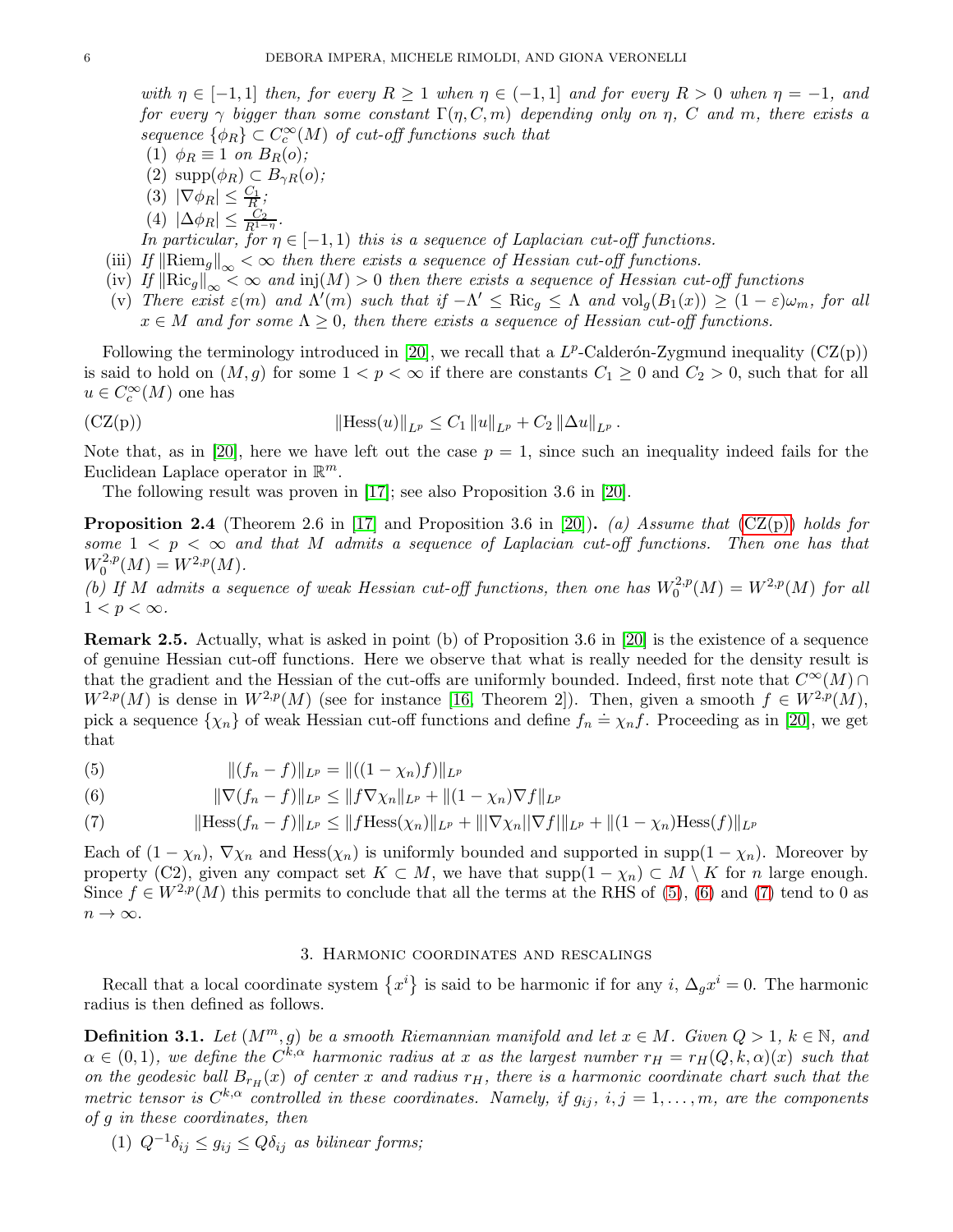(2) 
$$
\sum_{1 \leq |\beta| \leq k} r_H^{|\beta|} \sup |\partial_{\beta} g_{ij}(y)| + \sum_{|\beta|=k} r_H^{k+\alpha} \sup_{y \neq z} \frac{|\partial_{\beta} g_{ij}(z) - \partial_{\beta} g_{ij}(y)|}{d_g(y,z)^{\alpha}} \leq Q - 1.
$$
  
We then define the (global) harmonic radius  $r_H(Q, k, \alpha)(M)$  of  $(M, g)$  by  

$$
r_H(Q, k, \alpha)(M) = \inf_{x \in M} r_H(Q, k, \alpha)(x)
$$

where  $r_H(Q, k, \alpha)(x)$  is as above.

As a consequence of [\[4,](#page-23-20) Lemma 2.2] we have the validity of the following

<span id="page-6-0"></span>**Proposition 3.2.** Let  $\alpha \in (0,1)$ ,  $Q > 1$ ,  $\delta > 0$ . Let  $(M^m, g)$  be a smooth Riemannian manifold, and  $\Omega$ an open subset of M. Set

 $\Omega(\delta) = \{x \in M \text{ s.t. } d_q(x, \Omega) < \delta\}.$ 

Suppose that

 $|\text{Ric}_g(x)| \le 1$  and  $\text{inj}_g(x) \ge i$  for all  $x \in \Omega(\delta)$ ,

then, there exists a positive constant  $C_{HR} = C_{HR}(m, Q, k, \alpha, \delta, i)$ , such that for any  $x \in \Omega$ 

 $r_H(Q, 1, \alpha)(x) \geq C_{HR}.$ 

Since

$$
\partial_s g^{ij} = -\partial_s g_{lk} g^{il} g^{kj}
$$

,

note that under the assumptions of Proposition [3.2,](#page-6-0) for every  $x \in \Omega$ , on  $B_{r_H}(x)$  we have also that:

- (1')  $Q^{-1}\delta^{ij} \leq g^{ij} \leq Q\delta^{ij};$
- $(2')$   $\sum_{s=1}^{m} r_H \sup \left| \partial_s g^{ij}(y) \right| + \sum_{s=1}^{m} r_H^{1+\alpha} \sup_{y \neq z} \frac{\left| \partial_s g^{ij}(z) \partial_s g^{ij}(y) \right|}{d_g(y,z)^{\alpha}} \leq C(Q),$ for some constant  $C(Q) > 0$ , depending only on Q.

Fix now  $o \in M$ , denote by  $r(x) \doteq d_g(x, o)$  and assume that, for some non-decreasing  $\lambda : \mathbb{R} \to \mathbb{R}^+$  and some uniform constant  $i_0 > 0$ ,

$$
|\text{Ric}_g(x)| \leq \lambda^2(r(x))
$$
 and  $\text{inj}_g(x) \geq \frac{i_0}{\lambda(r(x))}$  on M.

We are going to suitably rescale the metric  $g$  in order to be able to apply Proposition [3.2.](#page-6-0)

Given  $x \in M \setminus \overline{B_2^g}(o)$ , for any  $y \in B_1^g$  $_1^g(x)$  we have that

$$
|\text{Ric}_g(y)| \leq \lambda^2(r(x) + 1)
$$
 and  $\text{inj}_g(y) \geq \frac{i_0}{\lambda(r(x) + 1)}$ .

Denoting by

 $\lambda_1 \doteq \lambda(r(x) + 1),$ 

we introduce the rescaled metric

$$
g_{\lambda}(y) = \lambda_1^2 g(y).
$$

Then, for any  $y \in B^{g_{\lambda}}_{\lambda_1}$  $\frac{g_{\lambda}}{\lambda_1}(x),$ 

$$
|\text{Ric}_{g_\lambda}(y)| \le 1
$$
 and  $\text{inj}_{g_\lambda}(y) \ge \lambda_1 \text{inj}_g(y) \ge \lambda_1 \frac{i_0}{\lambda_1} = i_0.$ 

By Proposition [3.2](#page-6-0) we have that there exists a constant  $C_{HR}(m, Q, \alpha, \delta, i_0) > 0$  such that  $\forall y \in B_{\lambda_1}^{g_{\lambda}}$  $\sum_{\lambda_1-\delta}^{g_{\lambda}}(x),$ there exist harmonic coordinates on  $B_{C_i}^{g_{\lambda}}$  $C_{HR}(y)$  for which the metric  $g_{\lambda}$  satisfies the analogous relations to (1), (1'), (2) and (2') with  $r_H = C_{HR}$  (and  $k = 1$ ).

Hence, coming back to g, for every  $y \in B_1^g$  $1-\frac{\delta}{\lambda_1}$  $(x)$  we can find on  $B_{\epsilon}^{g}$  $C_{HR}/\lambda_1(y)$  harmonic coordinates with respect to which

(i) 
$$
Q^{-1} \lambda_1^{-2} \delta_{ij} \le g_{ij} \le Q \lambda_1^{-2} \delta_{ij};
$$
  
\n(ii)  $\sum_{s=1}^m \lambda_1^2 C_{HR} \sup |\partial_s g_{ij}(y)| + \sum_{s=1}^m C_{HR}^{1+\alpha} \lambda_1^{2-\alpha} \sup_{y \ne z} \frac{|\partial_s g_{ij}(z) - \partial_s g_{ij}(y)|}{d_g(y,z)^\alpha} \le Q - 1;$ 

and thus also

$$
(i') Q^{-1} \lambda_1^2 \delta^{ij} \le g^{ij} \le Q \lambda_1^2 \delta^{ij};
$$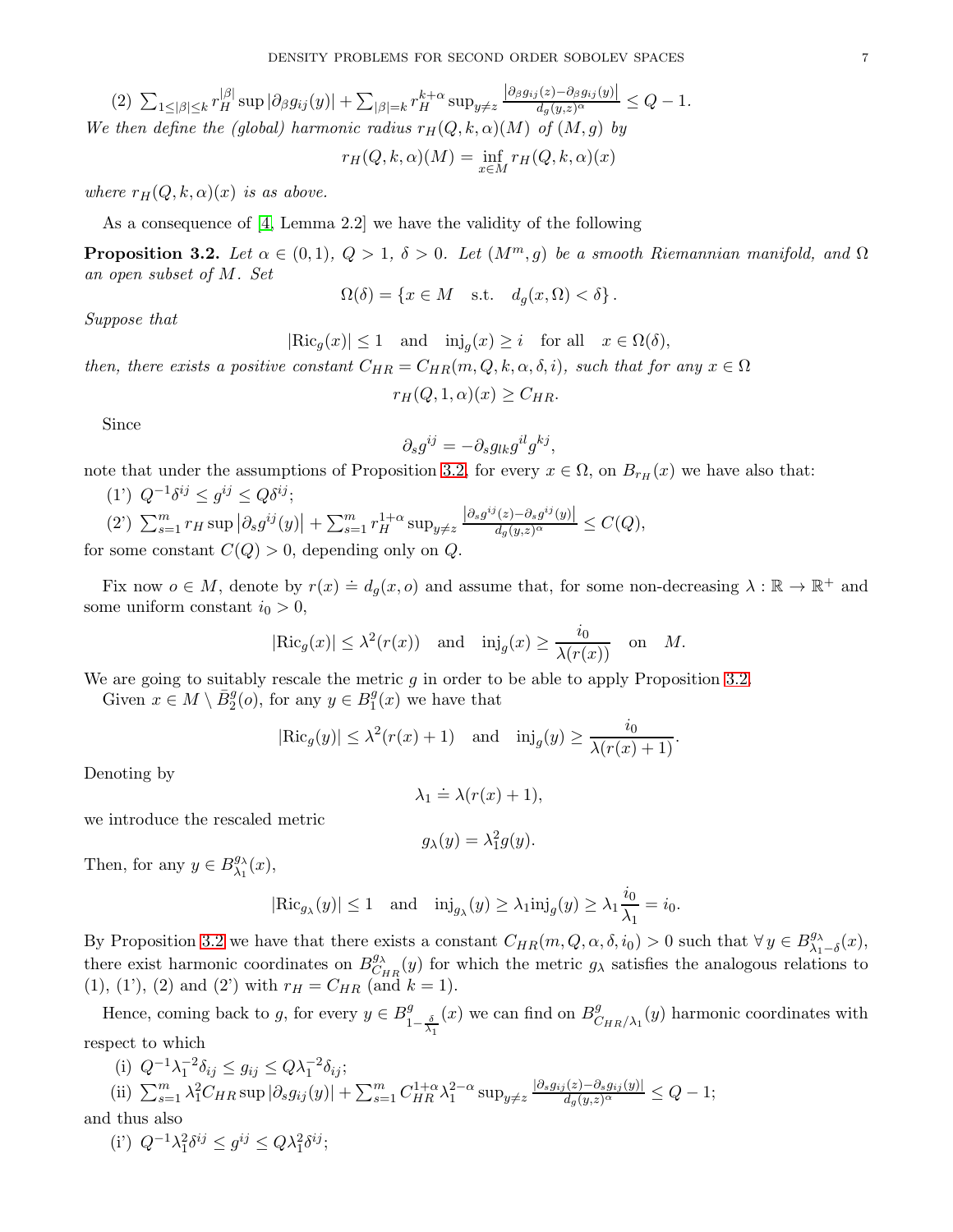(ii')  $\sum_{s=1}^m \lambda_1^{-2} C_{HR} \sup |\partial_s g^{ij}(y)| + \sum_{s=1}^m C_{HR}^{1+\alpha} \sup_{y \neq z} \lambda_1^{-2-\alpha} \frac{|\partial_s g^{ij}(z) - \partial_s g^{ij}(y)|}{d_g(y,z)^\alpha} \leq C(Q),$ for some constant  $C(Q)$ .

### 4. Construction of controlled exhaustion functions

<span id="page-7-0"></span>The key step in our construction of sequences of (weak) Hessian cut-off functions is to exhibit suitable smooth exhaustion functions with a good explicit control on the gradient and the Hessian in terms of the distance function r to a fixed reference point. It is already known that this is possible when  $\|\text{Riem}_{q}\|_{\infty}<\infty$ , [\[10\]](#page-23-17), or when  $\|\text{Ric}_g\|_{\infty} < \infty$  and  $\text{inj}_g(M) > 0$ , [\[30\]](#page-23-9). For a further recent result see also [\[25\]](#page-23-18). Here, we will deal with the situation in which the curvature is controlled by a sub-quadratic function of the distance from a fixed reference point.

<span id="page-7-1"></span>4.1. Sub-quadratic Ricci growth. Let  $o \in M$ ,  $r(x) = \text{dist}_g(x, o)$  and suppose that we are in the assumption (a) of Theorem [1.5.](#page-1-1) Up to change the values of the constants  $D$  and  $i_0$ , this is equivalent to assume that for some  $0 < \eta \leq 1$ ,  $D > 0$  and some  $i_0 > 0$ ,

<span id="page-7-3"></span>(8) 
$$
|\mathrm{Ric}_g|(x) \le D^2(1+r(x)^2)^{\eta} \doteq \lambda^2(r(x)), \quad \mathrm{inj}_g(x) \ge \frac{i_0}{\lambda(r(x))}, \quad \mathrm{on} \ M.
$$

All over this section, C will denote real constants greater than 1, all independent of  $x \in M$ , whose explicit value can possibly change from line to line. Moroever, for any  $\beta > 0$ , the Euclidean ball of radius β centered at the origin will be denoted by  $\mathbb{B}_\beta$ .

STEP 0: Exhaustion functions with controlled Laplacian.

Let  $h \in C^{\infty}(M)$  be the exhaustion function given in [\[8,](#page-23-11) Theorem 2.1]. Then

- (i)  $C^{-1}r(x)^{1+\eta} \leq h(x) \leq C \max\{r(x)^{1+\eta}, 1\}$  on M;
- (ii)  $|\nabla h| \leq Cr^{\eta}$  on  $M \setminus \bar{B}_1(o);$
- (iii)  $|\Delta h| \le Cr^{2\eta}$  on  $M \setminus \overline{B}_1(o)$ .

Moreover, by the construction in the proof of  $[8,$  Theorem 2.1, h is a solution of

(9) 
$$
\Delta h = |\nabla h|^2 - \theta \tilde{r}^{2\eta} \doteq f
$$

on  $M \setminus \overline{B}_1(o)$ , where  $\theta$  is a positive fixed constant and  $\tilde{r} \in C^{\infty}(M)$  is a smooth 1st order approximation of the distance function, which satisfies in particular

•  $C^{-1}r(x) \leq \tilde{r}(x) \leq C \max\{r(x), 1\}$ 

$$
\bullet \ |\nabla \tilde r| \leq C
$$

on M.

 $S<sub>TEP</sub> 1: using harmonic coordinates.$ 

Given 
$$
x \in M \setminus \overline{B}_2(o)
$$
, we define  $h_x : B_{\varepsilon}(x) \to \mathbb{R}$  by

<span id="page-7-2"></span>
$$
h_x(y) = h(y) - h(x).
$$

Then  $h_x(x) = 0$ ,  $h_x$  satisfies [\(9\)](#page-7-2), and

- $|\nabla h_x| \leq C r^{\eta}$ ;
- $|\Delta h_x| \leq Cr^{2\eta};$
- $|Hess h_x| = |Hess h|$ ,

Fix now  $\alpha \in (0,1)$ , an accuracy  $Q > 1$  and a sufficiently small  $\delta > 0$ . By [\(8\)](#page-7-3) and Section [3,](#page-5-0) letting again

$$
\lambda_1 \doteq \lambda(r(x) + 1) = D((r(x) + 1)^2 + 1)^{\eta/2}
$$

,

we know that there exists a constant  $C_{HR}(m, Q, \alpha, \delta, i_0)$  such that we can find on  $B_{C_{HR}/\lambda_1}(x)$  a harmonic chart

$$
\varphi_H = (y^1, \dots, y^m) : B_{C_{HR}/\lambda_1}(x) \to U \subset \mathbb{R}^m,
$$

such that  $\varphi_H(x) = 0$ , and with respect to which

(i)  $Q^{-1}\lambda_1^{-2}\delta_{ij} \le g_{ij} \le Q\lambda_1^{-2}\delta_{ij};$ (i)  $Q \sim A_1$   $\sigma_{ij} \leq g_{ij} \leq Q \sim A_1$   $\sigma_{ij}$ ,<br>
(ii)  $\sum_{s=1}^m \lambda_1^2 C_{HR} \sup |\partial_s g_{ij}(y)| + \sum_{s=1}^m C_{HR}^{1+\alpha} \lambda_1^{2-\alpha} \sup_{y \neq z} \frac{|\partial_s g_{ij}(z) - \partial_s g_{ij}(y)|}{d_g(y,z)^\alpha} \leq Q - 1$ ;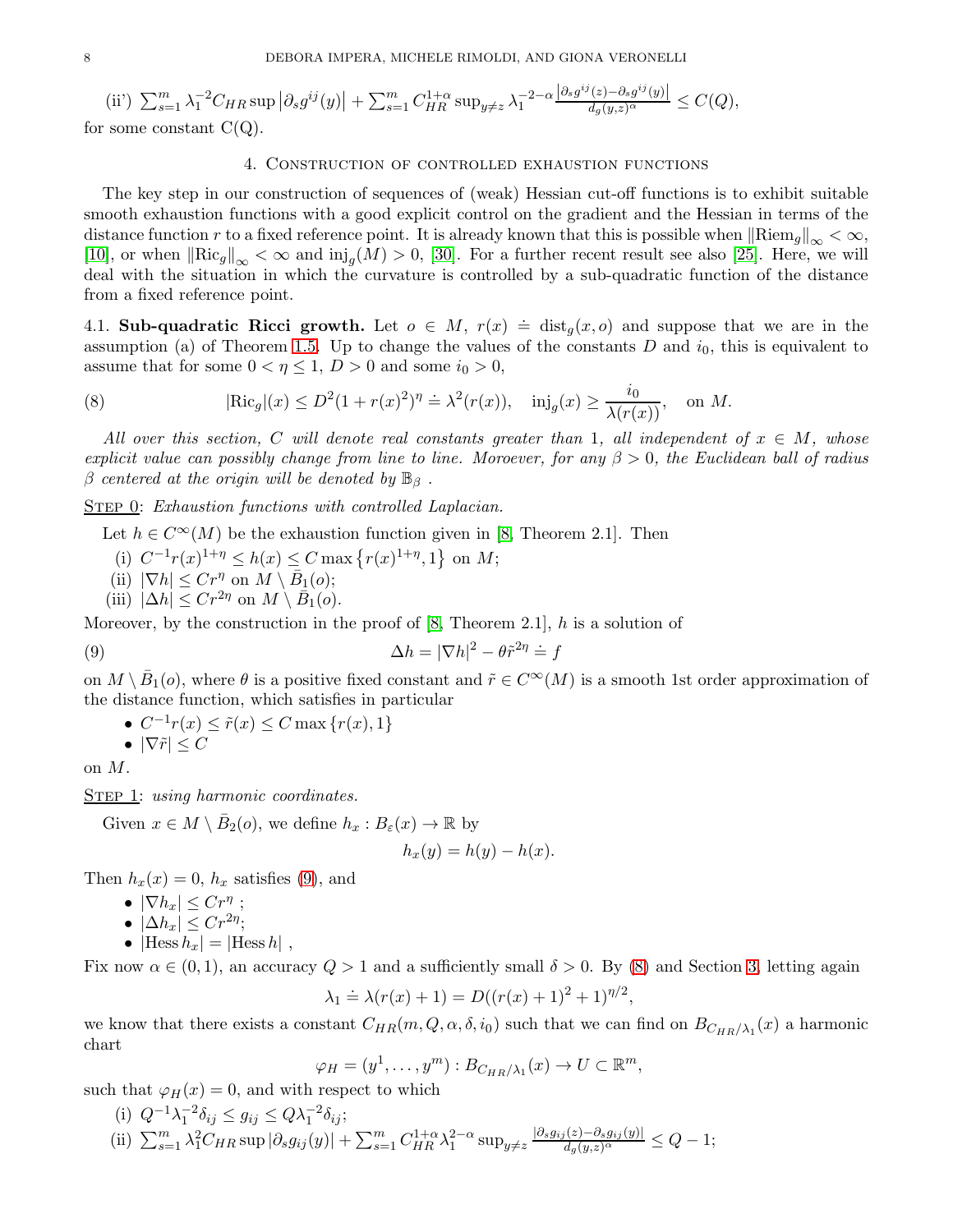$$
(i')\ Q^{-1}\lambda_1^2\delta^{ij} \le g^{ij} \le Q\lambda_1^2\delta^{ij};
$$
  
\n
$$
(ii')\ \sum_{s=1}^m \lambda_1^{-2}C_{HR}\sup\left|\partial_s g^{ij}(y)\right| + \sum_{s=1}^m C_{HR}^{1+\alpha}\lambda_1^{-2-\alpha}\sup_{y\ne z} \frac{\left|\partial_s g^{ij}(z) - \partial_s g^{ij}(y)\right|}{d_g(y,z)^\alpha} \le C(Q),
$$

for some constant  $C(Q)$ .

STEP 2: pointwise Schauder estimate.

Note that

$$
\mathbb{B}_{C_{HR}/\sqrt{Q}} \subset U = \varphi_H \left( B_{C_{HR}/\lambda_1}(x) \right).
$$

Define  $\hat{h}_x \doteq h_x \circ \varphi_H^{-1}$ ,  $\hat{f} \doteq f \circ \varphi_H^{-1}$ , and  $\hat{g}^{ij} \doteq g^{ij} \circ \varphi_H^{-1}$ . Letting  $\beta \doteq C_{HR}/(2\sqrt{Q})$ , define  $\hat{h}_{\beta,x} : \mathbb{B}_2 \to \mathbb{R}$  by  $\hat{h}_{\beta,x}(v) \doteq \hat{h}_x(\beta v)$ . Then

$$
\partial_{ij}^2 \hat{h}_{\beta,x}(v) = \beta^2 \partial_{ij}^2 \hat{h}_x(\beta v).
$$

By [\(9\)](#page-7-2), we hence get that in these coordinates, on  $\mathbb{B}_2$ ,

$$
\hat{g}^{ij}(\beta v)\partial_{ij}^{2}\hat{h}_{\beta,x}(v) = \beta^{2}\hat{g}^{ij}(\beta v)\partial_{ij}^{2}\hat{h}_{x}(\beta v) = \beta^{2}\hat{f}(\beta v).
$$

Hence

(10) 
$$
\lambda_1^{-2} \hat{g}^{ij}(\beta v) \partial_{ij}^2 \hat{h}_{\beta,x}(v) = \lambda_1^{-2} \beta^2 \hat{f}(\beta v) \doteq \hat{f}_{\beta}(v).
$$

Note that

<span id="page-8-0"></span>
$$
\lambda_1^{-2} \hat{g}^{ij}(\beta \cdot) \ge \lambda_1^{-2} Q^{-1} \lambda_1^2 \delta^{ij} = Q^{-1} \delta^{ij} \quad \text{on } \mathbb{B}_2,
$$
  

$$
\|\lambda_1^{-2} \hat{g}^{ij}(\beta \cdot)\|_{L^{\infty}(\mathbb{B}_2)} \le Q \lambda_1^{-2} \lambda_1^2 = Q,
$$
  

$$
[\lambda_1^{-2} \hat{g}^{ij}(\beta \cdot)]_{C_{L^{\infty}}^{0,\alpha}}(0) \le \frac{\lambda_1^{-2} \beta}{C_{HR}} C(Q) \lambda_1^2 = C(Q)/2\sqrt{Q}.
$$

Applying classical pointwise Schauder estimates for second order elliptic operators (see in particular [\[21,](#page-23-21) Theorem 1.1] or [\[22,](#page-23-22) Theorem 5.20]) to equation [\(10\)](#page-8-0) we hence get that

(11) 
$$
\left[\hat{h}_{\beta,x}\right]_{C^{2,\alpha}_{L^{\infty}}}(0) \leq C \left\{ \left\|\hat{h}_{\beta,x}\right\|_{L^{\infty}(\mathbb{B}_1)} + \left\|\hat{f}_{\beta}\right\|_{L^{\infty}(\mathbb{B}_1)} + \left[\hat{f}_{\beta}\right]_{C^{0,\alpha}_{L^{\infty}}}(0)\right\}.
$$

From this it follows that

<span id="page-8-1"></span>
$$
\beta^2 \left| \partial_{ij}^2 \hat{h}_x(0) \right| \le C \left\{ \left\| \hat{h}_x \right\|_{L^\infty(\mathbb{B}_\beta)} + \frac{\beta^2}{\lambda_1^2} \left\| \hat{f} \right\|_{L^\infty(\mathbb{B}_\beta)} + \frac{\beta^{2+\alpha}}{\lambda_1^2} \left[ \hat{f} \right]_{C_{L^\infty}^{0,\alpha}(\mathbb{B}_\beta)} \right\},
$$

i.e.

(12) 
$$
\left|\partial_{ij}^2 \hat{h}_x(0)\right| \leq C \left\{\frac{1}{\beta^2} \left\|\hat{h}_x\right\|_{L^\infty(\mathbb{B}_\beta)} + \frac{1}{\lambda_1^2} \left\|\hat{f}\right\|_{L^\infty(\mathbb{B}_\beta)} + \frac{\beta^\alpha}{\lambda_1^2} \left[\hat{f}\right]_{C_{L^\infty}^{0,\alpha}(\mathbb{B}_\beta)}\right\}.
$$

From now on we will denote  $\hat{h}_x$  simply by  $\hat{h}$ , being understood the fact that it depends on the point x we have fixed on M.

About the first term on the RHS of [\(12\)](#page-8-1), we note that for any  $v \in \mathbb{B}_{\beta}$ , letting  $y = \varphi_H^{-1}(v)$ , we have that

<span id="page-8-2"></span>(13)  
\n
$$
|\hat{h}(v)| = |h_x(y)| = |h(y) - h(x)|
$$
\n
$$
\leq C d_g(x, y) \sup\{r^{\eta}(\zeta) : \zeta \in B_{d_g(x, y)}(x)\}
$$
\n
$$
\leq C \left(r(x) + \frac{C_{HR}}{\lambda_1}\right)^{\eta} \frac{C_{HR}}{\lambda_1}
$$
\n
$$
\leq C.
$$

Here the last inequality comes from the definition of  $\lambda_1$ .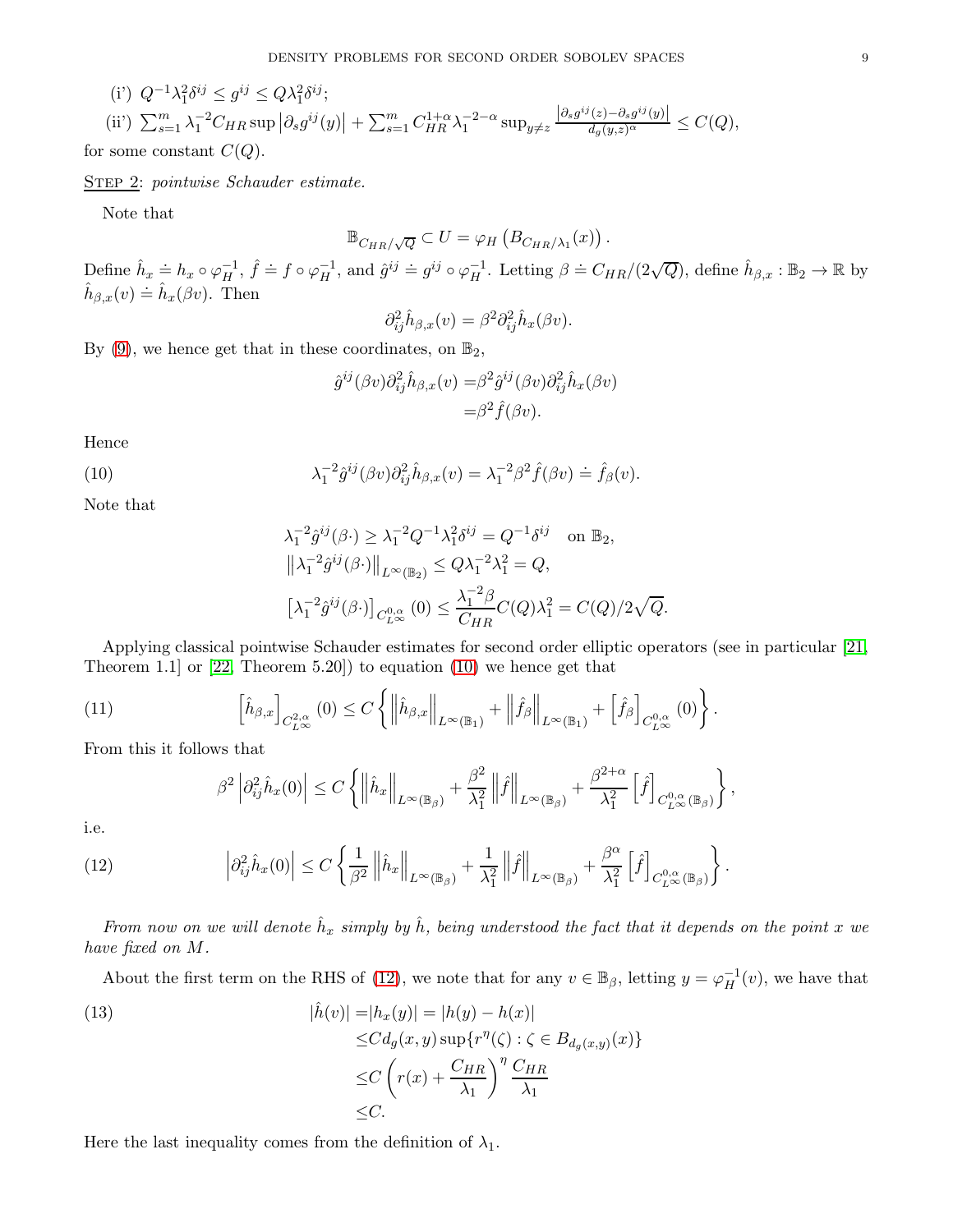About the second term, note that

$$
|\hat{f}(v)| = |f(y)| = ||\nabla h_x|^2(y) - \theta \tilde{r}(y)^{2\eta}
$$
  
\n
$$
\leq Cr(y)^{2\eta}
$$
  
\n
$$
\leq C \left( r(x) + \frac{C_{HR}}{\lambda_1} \right)^{2\eta}
$$
  
\n
$$
\leq C \rho^{2\eta} r(x)^{2\eta},
$$

 $\overline{\phantom{a}}$  $\overline{\phantom{a}}$ 

for some positive constant  $\rho > 1$ . In particular,

<span id="page-9-3"></span>(14) 
$$
\frac{1}{\lambda_1^2} \left\| \hat{f} \right\|_{L^\infty(\mathbb{B}_\beta)} \leq C \frac{r(x)^{2\eta}}{\lambda_1^2} \leq C.
$$

It remains to estimate  $[\hat{f}]_{C^{0,\alpha}_{L^{\infty}}(\mathbb{B}_{\beta})}$ . Letting  $v, w \in \mathbb{B}_{\beta}$ , note that

<span id="page-9-2"></span>(15) 
$$
\frac{\left| \hat{f}(v) - \hat{f}(w) \right|}{|v - w|^{\alpha}} = \frac{\left| |\nabla h_x|^2 (\varphi_H^{-1}(v)) - |\nabla h_x|^2 (\varphi_H^{-1}(w)) - \theta(\tilde{r}^{2\eta}(\varphi_H^{-1}(v)) - \tilde{r}^{2\eta}(\varphi_H^{-1}(w))) \right|}{|v - w|^{\alpha}} \\ \leq \left[ |\nabla h_x|^2 \circ \varphi_H^{-1} \right]_{C_{L^{\infty}}^{0,\alpha}(\mathbb{B}_{\beta})} + C \frac{\left| \tilde{r}^{2\eta} (\varphi_H^{-1}(v)) - \tilde{r}^{2\eta}(\varphi_H^{-1}(w)) \right|}{|v - w|^{\alpha}}.
$$

The first term will be estimated in Step 3 and Step 4 below. About the second term, letting  $y = \varphi_H^{-1}(v)$ and  $z = \varphi_H^{-1}(w)$ , we have that

<span id="page-9-1"></span>(16) 
$$
\frac{|\tilde{r}^{2\eta}(\varphi_H^{-1}(v)) - \tilde{r}^{2\eta}(\varphi_H^{-1}(w))|}{|v - w|^{\alpha}} = \frac{|\tilde{r}(y)^{2\eta} - \tilde{r}(z)^{2\eta}|}{|v - w|^{\alpha}}
$$

$$
\leq \sup\{2\eta \tilde{r}(\zeta)^{2\eta - 1}|\nabla \tilde{r}|(\zeta) : \zeta \in B_{\max\{d_g(x, y), d_g(x, z)\}}(x)\}\frac{d_g(y, z)}{|v - w|^{\alpha}}
$$

$$
\leq 2\eta C \sup\{\tilde{r}(\zeta)^{2\eta - 1} : \zeta \in B_{d_g(x, y)}(x)\}\frac{\sqrt{Q}}{\lambda_1}|v - w|^{1 - \alpha}
$$

$$
\leq 2\eta C \frac{\sqrt{Q}}{\lambda_1}(2\beta)^{1 - \alpha} \rho^{2\eta - 1} r(x)^{2\eta - 1},
$$

where  $Q$  is the chosen accuracy of the harmonic coordinates.

STEP 3: estimate of  $[|\nabla h_x|^2 \circ \varphi_H^{-1}]_{C^{0,\alpha}_{L^{\infty}}(\mathbb{B}_\beta)}$  using Sobolev embeddings.

Letting  $p > m$ , by the Euclidean Sobolev embeddings (see e.g [\[1,](#page-23-23) p. 109]), we have

$$
[|\nabla h_x|^2 \circ \varphi_H^{-1}]_{C^{0,\alpha}_{L^{\infty}}(\mathbb{B}_{\beta})} \leq K_3 \left\{ |||\nabla h_x|^2 \circ \varphi_H^{-1}||^p_{L^p(\mathbb{B}_{\beta})} + \sum_j ||\partial_j \left(|\nabla h_x|^2 \circ \varphi_H^{-1}\right)||^p_{L^p(\mathbb{B}_{\beta})}\right\}^{1/p},
$$

with  $\alpha = 1 - \frac{m}{p}$  $\frac{m}{p}$  and  $K_3$  a positive constant depending only on p, m and  $\alpha$ . Concerning the first term in the RHS, since  $|\nabla h_x| \leq C r^{\eta}$  we get

<span id="page-9-0"></span>(17) 
$$
\| |\nabla h_x|^2 \circ \varphi_H^{-1} \|_{L^p(\mathbb{B}_{\beta})}^p \le C \| r^{2\eta} \circ \varphi_H^{-1} \|_{L^p(\mathbb{B}_{\beta})}^p \le \omega_m C \beta^m \| r \|_{L^{\infty}(B_{\frac{C_{HR}}{2\lambda_1}}(x))}^{2\eta p}
$$

$$
\le C \left( r(x) + \frac{C_{HR}}{2\lambda_1} \right)^{2\eta p},
$$

where  $\omega_m$  is the volume of the m-dimensional unit sphere. Concerning the second term, let us compute

$$
\partial_j(|\nabla h_x|^2 \circ \varphi_H^{-1}) = \partial_j(\partial_k h_x \partial_i h_x g^{ki})
$$
  
=  $2\partial_j \partial_k h_x \partial_i h_x g^{ki} + \partial_k h_x \partial_i h_x \partial_j g^{ki},$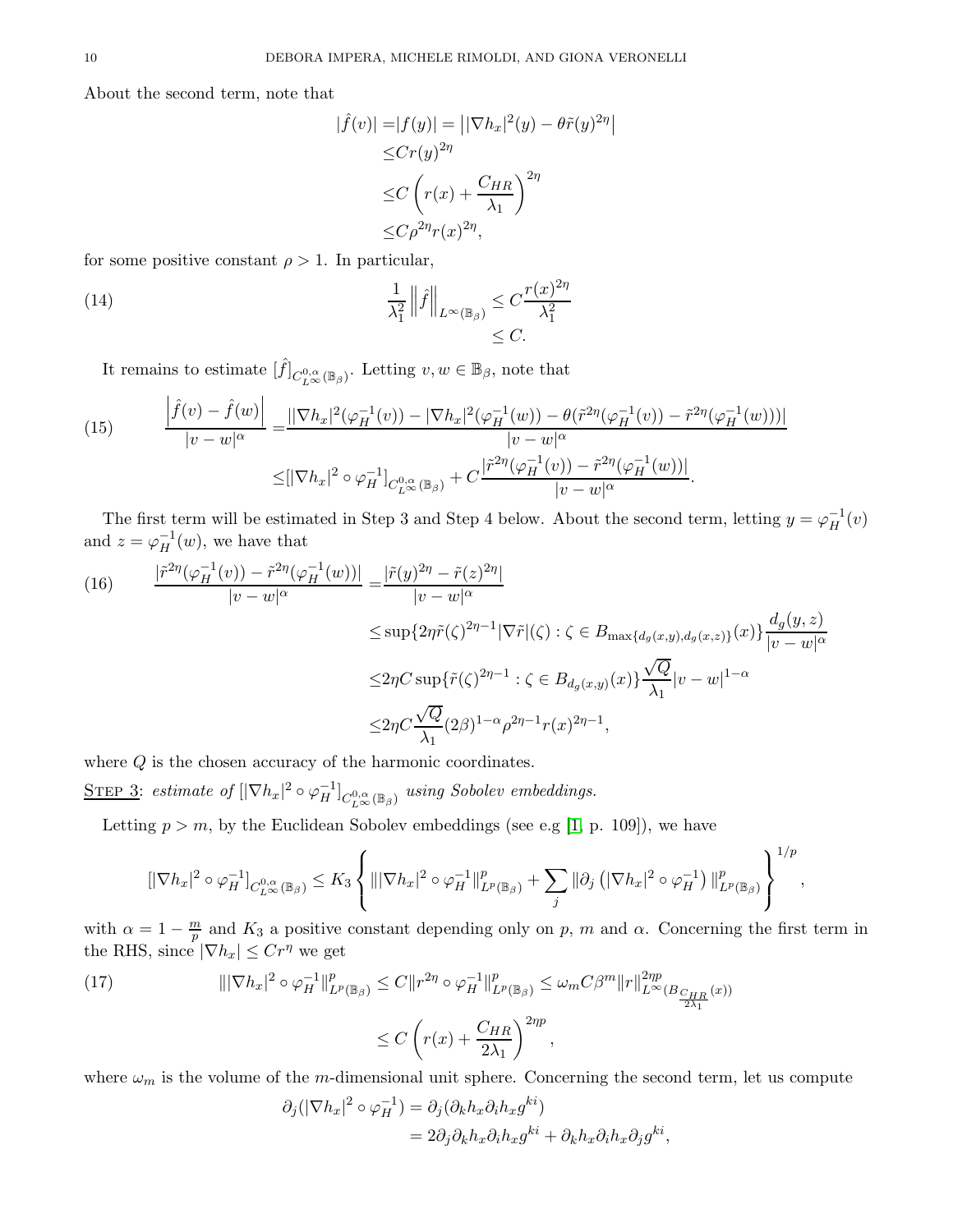so that

$$
\|\partial_j(|\nabla h_x|^2 \circ \varphi_H^{-1})\|_{L^p(\mathbb{B}_\beta)} \leq 2\|\partial_j \partial_k \hat{h} \partial_l \hat{h} \hat{g}^{kl}\|_{L^p(\mathbb{B}_\beta)} + \|\partial_k \hat{h} \partial_l \hat{h} \partial_j \hat{g}^{kl}\|_{L^p(\mathbb{B}_\beta)}
$$
  
\n
$$
\leq 2 \sum_{k,l} \|\partial_j \partial_k \hat{h}\|_{L^p(\mathbb{B}_\beta)} \|\partial_l \hat{h}\|_{L^\infty(\mathbb{B}_\beta)} Q \lambda_1^2 + \sum_{k,l} \|\partial_k \hat{h}\|_{L^p(\mathbb{B}_\beta)} \|\partial_l \hat{h}\|_{L^\infty(\mathbb{B}_\beta)} \frac{C(Q)}{C_{HR}} \lambda_1^2
$$
  
\n
$$
\leq 2m^2 \|D^2 \hat{h}\|_{L^p(\mathbb{B}_\beta)} \|D\hat{h}\|_{L^\infty(\mathbb{B}_\beta)} Q \lambda_1^2 + m^2 \|D\hat{h}\|_{L^p(\mathbb{B}_\beta)} \|\partial_l \hat{h}\|_{L^\infty(\mathbb{B}_\beta)} \frac{C(Q)}{C_{HR}} \lambda_1^2
$$
  
\n
$$
\leq 2m^2 \|D^2 \hat{h}\|_{L^p(\mathbb{B}_\beta)} \|\|\nabla h_x| \circ \varphi_H^{-1}\|_{L^\infty(\mathbb{B}_\beta)} Q^{3/2} \lambda_1
$$
  
\n
$$
+ m^2 \|\|\nabla h_x| \circ \varphi_H^{-1}\|_{L^p(\mathbb{B}_\beta)} \|\|\nabla h_x| \circ \varphi_H^{-1}\|_{L^\infty(\mathbb{B}_\beta)} \frac{QC(Q)}{C_{HR}},
$$

where we are denoting by  $D\hat{h}$  and  $D^2\hat{h}$ , respectively, the Euclidean gradient and the Euclidean Hessian of  $\hat{h}$ , and we have used the fact that

(18) 
$$
|D\hat{h}|^2 = \partial_k \hat{h} \partial_l \hat{h} \delta^{kl} \leq \lambda_1^{-2} Q \partial_k \hat{h} \partial_l \hat{h} \hat{g}^{kl} = \lambda_1^{-2} Q |\nabla h_x|^2 \circ \varphi_H^{-1}.
$$

Reasoning as in [\(17\)](#page-9-0) we get

<span id="page-10-0"></span>
$$
\begin{split} \|\partial_j(|\nabla h_x|^2 \circ \varphi_H^{-1})\|_{L^p(\mathbb{B}_\beta)} &\leq & 2m^2C\|D^2\hat{h}\|_{L^p(\mathbb{B}_\beta)}\|r^\eta \circ \varphi_H^{-1}\|_{L^\infty(\mathbb{B}_\beta)}Q^{3/2}\lambda_1 \\ &+ m^2C\|r^\eta \circ \varphi_H^{-1}\|_{L^p(\mathbb{B}_\beta)}\|r^\eta \circ \varphi_H^{-1}\|_{L^\infty(\mathbb{B}_\beta)}\frac{QC(Q)}{C_{HR}} \\ &\leq & C\lambda_1\left(r(x) + \frac{C_{HR}}{2\lambda_1}\right)^\eta \|D^2\hat{h}\|_{L^p(\mathbb{B}_\beta)} + C\left(r(x) + \frac{C_{HR}}{2\lambda_1}\right)^{2\eta} . \end{split}
$$

STEP 4: estimate of  $||D^2\hat{h}||_{L^p(\mathbb{B}_{\beta})}$  by a Calderón-Zygmund inequality.

Let  $\phi \in C_c^{\infty}(\mathbb{B}_{2\beta})$  be such that  $0 \leq \phi \leq 1$  and  $\phi \equiv 1$  on  $\mathbb{B}_{\beta}$  and  $\max\{\|\nabla\phi\|_{\infty}; \|\Delta\phi\|_{\infty}\}\lt C_1$  for some  $C_1 = C_1(\beta, m) \in \mathbb{R}$ . According to the Calderón-Zygmund inequality, [\[14,](#page-23-24) Corollary 9.10], there exists a constant  $C_2 = C_2(m, p) > 0$  such that

<span id="page-10-1"></span>(19) 
$$
\|D^2 \hat{h}\|_{L^p(\mathbb{B}_{\beta})} \le \|D^2(\phi \hat{h})\|_{L^p(\mathbb{B}_{2\beta})} \n\le C_2 \|\Delta_0(\phi \hat{h})\|_{L^p(\mathbb{B}_{2\beta})} \n\le C_2 \left( \|\phi \Delta_0 \hat{h}\|_{L^p(\mathbb{B}_{2\beta})} + \|\hat{h}\Delta_0 \phi\|_{L^p(\mathbb{B}_{2\beta})} + 2\|D\hat{h} \cdot D\phi\|_{L^p(\mathbb{B}_{2\beta})} \right) \n\le C_2 \left( \|\Delta_0 \hat{h}\|_{L^p(\mathbb{B}_{2\beta})} + C_1 \|\hat{h}\|_{L^p(\mathbb{B}_{2\beta})} + 2C_1 \|D\hat{h}\|_{L^p(\mathbb{B}_{2\beta})} \right),
$$

where  $\Delta_0 = \sum_i \partial_i \partial_i$  is the Euclidean Laplacian. Now,

$$
|\Delta_0 \hat{h}| = |\partial_k \partial_j \hat{h} \delta^{kj}|
$$
  
\n
$$
\leq |\partial_k \partial_j \hat{h} \hat{g}^{kj}| Q \lambda_1^{-2} = Q \lambda_1^{-2} |\Delta h_x| \circ \varphi_H^{-1}
$$
  
\n
$$
\leq C Q \lambda_1^{-2} (r^{2\eta} \circ \varphi_H^{-1}).
$$

Accordingly,

$$
\|\Delta_0 \hat{h}\|_{L^p(\mathbb{B}_{2\beta})} \le C\lambda_1^{-2} \left(r(x) + \frac{C_{HR}}{\lambda_1}\right)^{2\eta}.
$$

As in [\(13\)](#page-8-2) we have that  $\|\hat{h}\|_{L^{\infty}(\mathbb{B}_{2\beta})} \leq C$ , so that  $\|\hat{h}\|_{L^{p}(\mathbb{B}_{2\beta})} \leq C$ . Moreover, using [\(18\)](#page-10-0),

$$
||D\hat{h}||_{L^{p}(\mathbb{B}_{2\beta})} \leq \lambda_1^{-1} \sqrt{Q} |||\nabla h_x| \circ \varphi_H^{-1}||_{L^{p}(\mathbb{B}_{2\beta})} \leq \lambda_1^{-1} C \left(r(x) + \frac{C_{HR}}{\lambda_1}\right)^{\eta}.
$$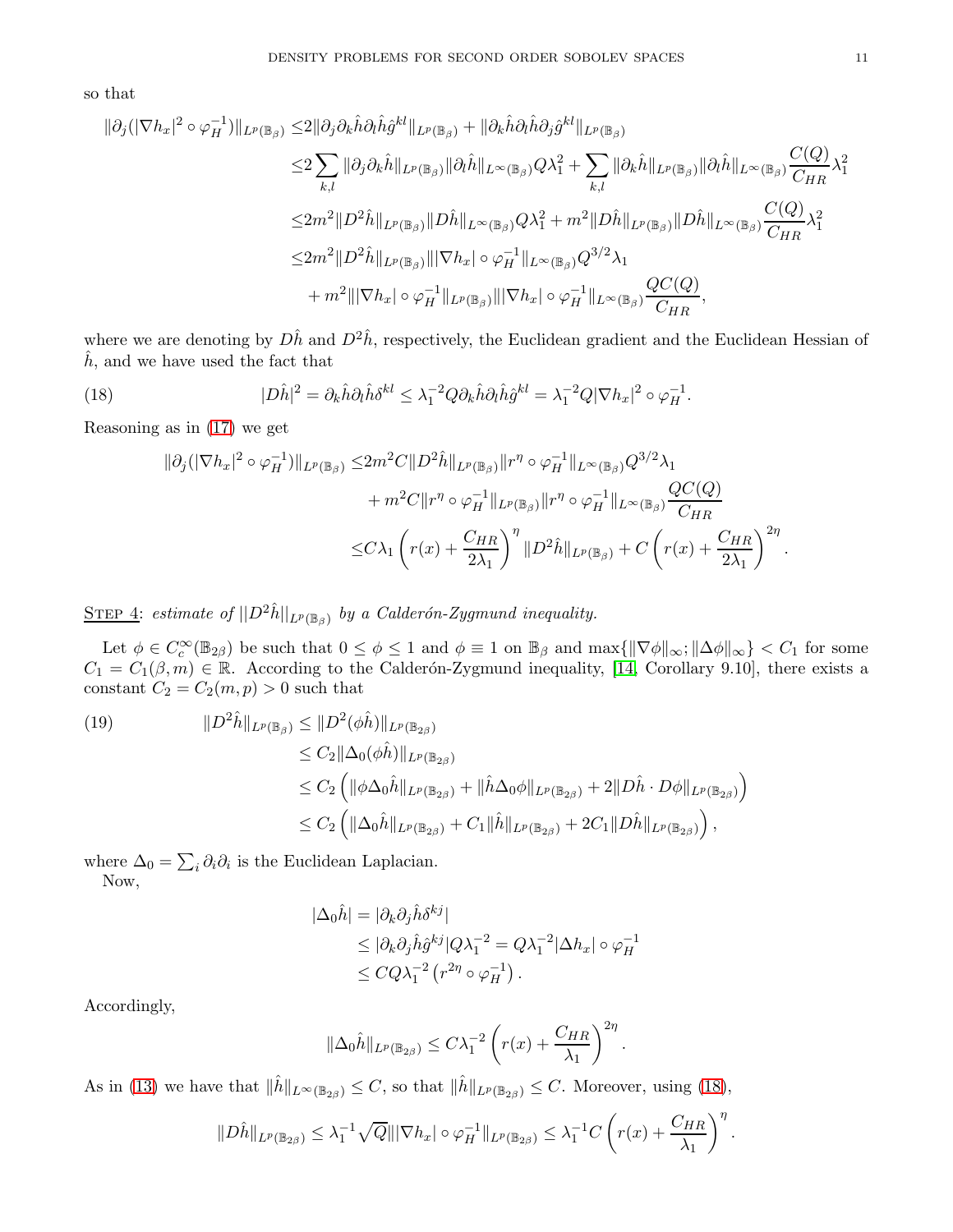Inserting these estimates in [\(19\)](#page-10-1) gives

$$
||D^2\hat{h}||_{L^p(\mathbb{B}_{\beta})} \leq C_2 \left[ C\lambda_1^{-2} \left( r(x) + \frac{C_{HR}}{\lambda_1} \right)^{2\eta} + C \left( 1 + \lambda_1^{-1} \left( r(x) + \frac{C_{HR}}{\lambda_1} \right)^{\eta} \right) \right]
$$
  
  $\leq C.$ 

Coming back to Step 3,

<span id="page-11-0"></span>
$$
\|\partial_j(|\nabla h_x|^2 \circ \varphi_H^{-1})\|_{L^p(\mathbb{B}_{\beta})} \le Cr^{2\eta}
$$

and

(20) 
$$
[|\nabla h_x|^2 \circ \varphi_H^{-1}]_{C^{0,\alpha}_{L^{\infty}}(\mathbb{B}_{\beta}))} \leq Cr^{2\eta}.
$$

STEP 5: estimate of  $|Hess h|$ .

Using  $(20)$  and  $(16)$ , we get by  $(15)$  that

$$
\frac{\beta^\alpha}{\lambda_1^2}[\widehat f]_{C^{0,\alpha}_{L^\infty}(\mathbb{B}_\beta)}\leq C,
$$

and hence, by [\(12\)](#page-8-1), [\(13\)](#page-8-2) and [\(14\)](#page-9-3),

$$
|\partial_{ij}^2 h_x(x)| = |\partial_{ij}^2 \hat{h}(0)| \leq C.
$$

Recalling now that

$$
\nabla_i \nabla_j h_x = \partial_{ij}^2 h_x - \Gamma_{ij}^k \partial_k h_x,
$$

we can compute that

$$
|\text{Hess }h_x| (x) = \left[ g^{ik} g^{jl} \left( \partial_{ij}^2 h_x - \Gamma_{ij}^s \partial_s h_x \right) \left( \partial_{kl}^2 h_x - \Gamma_{kl}^t \partial_t h_x \right) \right]^{\frac{1}{2}} (x)
$$
  

$$
\leq \left[ g^{ik} g^{jl} \partial_{ij}^2 h_x \partial_{kl}^2 h_x + g^{ik} g^{jl} \Gamma_{ij}^s \Gamma_{kl}^t \partial_s h_x \partial_t h_x \right]
$$

$$
-2g^{ik} g^{jl} \partial_{ij}^2 h_x \Gamma_{kl}^t \partial_t h_x \Big]^{\frac{1}{2}} (x).
$$

Since

$$
|g^{ik}g^{jl}\partial_{ij}^2h_x\partial_{kl}^2h_x|(x) \leq Q^2\lambda_1^4 \left|\delta^{ik}\delta^{jl}\partial_{ij}^2h_x(x)\partial_{kl}^2h_x\right|(x) = Q^2\lambda_1^4|\partial_{ij}h_x|^2(x) \leq C\lambda_1^4 \leq Cr^{4\eta}(x), |g^{ik}g^{jl}\Gamma_{ij}^s\Gamma_{kl}^t\partial_sh_x\partial_th_x|(x) \leq \frac{9}{4}CQ^5\frac{(Q-1)^2}{C_{HR}^2}\lambda_1^2r^{2\eta}(x) \leq Cr^{4\eta}(x), |2g^{ik}g^{jl}\partial_{ij}^2h_x\Gamma_{kl}^t\partial_th_x|(x) \leq 2C^2Q^6\sqrt{Q}\frac{(Q-1)}{C_{HR}}\lambda_1^4\lambda_1^{-1}r^{\eta}(x) \leq Cr^{4\eta}(x),
$$

we eventually obtain that

(21) 
$$
|\text{Hess } h|(x) = |\text{Hess } h_x|(x) \le Cr^{2\eta}(x).
$$

We have thus proved the following

<span id="page-11-1"></span>**Theorem 4.1.** Let  $(M, g)$  be a complete Riemannian manifold and  $o \in M$  a fixed reference point,  $r(x) =$ dist<sub>g</sub> $(x, o)$ . Suppose that for some  $0 < \eta \le 1$ , some  $D > 0$  and some  $i_0 > 0$ ,

$$
|\text{Ric}_g|(x) \le D^2 (1+r(x)^2)^{\eta}, \quad \text{inj}_g(x) \ge \frac{i_0}{D(1+r(x))^{\eta}} > 0 \quad \text{on } M.
$$

Then there exists an exhaustion function  $h \in C^{\infty}(M)$  such that, for some positive constant C independent of x and o, we have that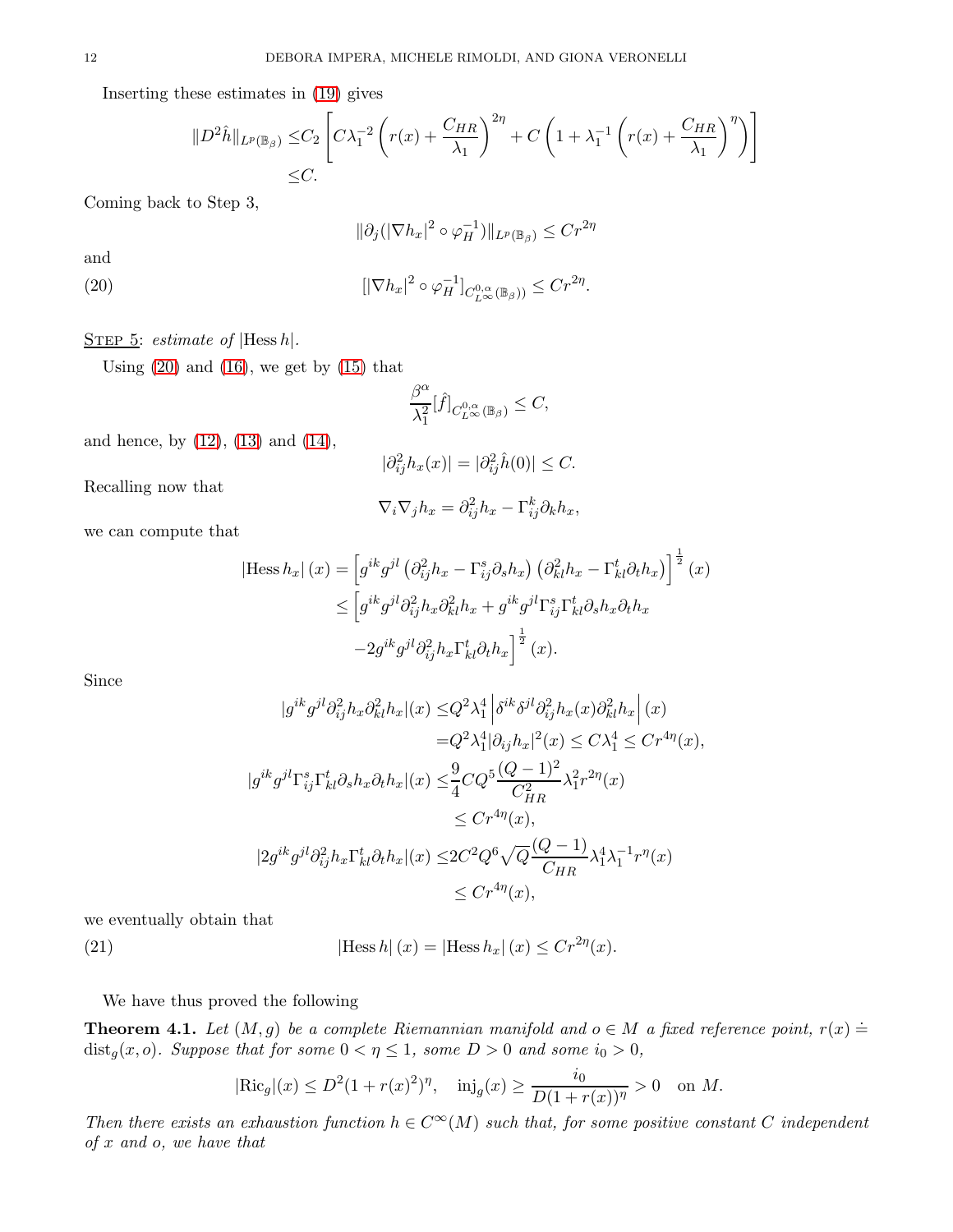(i)  $C^{-1}r(x)^{1+\eta} \leq h(x) \leq C \max\{r(x)^{1+\eta}, 1\}$  on M;

(ii) 
$$
|\nabla h| \leq Cr^{\eta}
$$
 on  $M \setminus \bar{B}_2(o)$ ;

(iii)  $\left| \text{Hess } h \right| (x) \leq Cr(x)^{2\eta}$  on  $M \setminus \overline{B}_2(o)$ 

Finally note that the first part of Theorem [1.5](#page-1-1) is equivalent to Theorem [4.1](#page-11-1) up to introduce the new function  $H \in C^{\infty}(M)$  defined by  $H = h^{\frac{1}{1+\eta}}$ .

<span id="page-12-0"></span>4.2. Sub-quadratic sectional curvature growth (no assumptions on injectivity radius). Let  $o \in M$ ,  $r(x) \doteq \text{dist}_g(x, o)$  and let us assume that, for some  $0 < \eta \le 1$  and  $D > 0$ ,

(22) 
$$
|\text{Sect}_{g}|(x) \le D^2(1+r(x)^2)^{\eta}.
$$

As in Step 0 of Subsection [4.1,](#page-7-1) we start with the exhaustion function h given in  $[8]$ . Given  $R_0 \in \mathbb{R}^+$ , to be chosen later, and  $x \in M$  such that  $r(x) > 1 + R_0$ , we have that on  $B_{R_0}(x)$ 

$$
|\text{Sect}_g| \le D^2 (1 + (R_0 + r(x))^2)^{\eta} \doteq K_{x,R_0}.
$$

By a localized version of the Cartan-Hadamard theorem (see e.g. [\[19,](#page-23-25) Lemma 2.7]) we have that for every  $0 < R < \min\left\{\pi/\sqrt{K_{x,R_0}}, R_0\right\}$ , there exists a smooth complete Riemannian manifold  $(\bar{M}, \bar{g})$ ,  $\bar{x} \in \bar{M}$ , and a smooth surjective local isometry

$$
F \doteq F_{g,x,R} : B_R^{\bar g}(\bar x) \to B_R^g(x),
$$

such that

- $F(\bar{x}) = x$ ;
- $\text{inj}_{\bar{g}}(\bar{x}) \geq R;$
- $|\text{Sect}_{\overline{g}}| \leq K_{x,R_0}$  on  $B_R^{\overline{g}}$  ${}^g_R(\bar{x});$
- $F(B_{r}^{\bar{g}}(\bar{x})) = B_{r}^{g}(x)$ , for all  $0 < r < R$ .

In particular, for every  $\bar{y} \in B_R^{\bar{g}}$  $R_{R/2}^{g}(\bar{x})$ , we have that

(23) 
$$
|\text{Sect}_{\bar{g}}|(\bar{y}) \le K_{x,R_0}, \quad \text{inj}_{\bar{g}}(\bar{y}) \ge d_{\bar{g}}(\bar{y}, \partial B_R^{\bar{g}}(\bar{x})) \ge \frac{R}{2}.
$$

We define  $\bar{h}_x : B_R^{\bar{g}}$  $\frac{\bar{g}}{R}(\bar{x}) \to \mathbb{R}$  by

<span id="page-12-1"></span>
$$
\bar{h}_x(\bar{y}) = h(F(\bar{y})) - h(F(\bar{x})).
$$

Then  $\bar{h}_x(\bar{x}) = 0$ , and

- $\bullet$   $|\bar{\nabla}\bar{h}_x| \leq C\bar{r}^{\eta},$
- $\bullet$   $\left| \bar{\Delta h}_{x} \right| \leq C \bar{r}^{2\eta},$
- $|{\rm Hess}^{\bar g}\bar h_x|_{\bar g}(\bar y)=|{\rm Hess}^g h|_g(y)\,\text{on}\,B_R^{\bar g}$  ${}_{R}^{g}(\bar{x}),$

with  $\bar{r} = r \circ F$ . Moreover, by [\(9\)](#page-7-2),

$$
\bar{\Delta}\bar{h}_x = |\bar{\nabla}\bar{h}_x|_{\bar{g}}^2 - \theta(\tilde{r} \circ F)^{2\eta} \doteq \bar{f}.
$$

Letting  $\lambda_{R_0}^2 \doteq (m-1)K_{x,R_0}$ , we set

$$
\bar{g}_{\lambda} = \lambda_{R_0}^2 \bar{g}.
$$

Then, by [\(23\)](#page-12-1)

$$
|\text{Ric}_{\bar{g}_{\lambda}}|(\bar{y}) \le 1
$$
,  $\text{inj}_{\bar{g}_{\lambda}}(\bar{y}) \ge \lambda_{R_0} \frac{R}{2}$ .

Assuming that  $R_0 \geq \left(\frac{\pi}{L}\right)$  $\frac{\pi}{D}$ )  $\frac{1}{1+\eta}$ , we can take  $R = \frac{\pi}{2\sqrt{K}}$  $\frac{\pi}{2\sqrt{K_{x,R_0}}},$  getting that

$$
\operatorname{inj}_{\bar{g}_{\lambda}}(\bar{y}) \geq \frac{\sqrt{m-1}\pi}{4} \doteq i_0.
$$

Given  $\alpha \in (0,1), Q > 1$  and  $\delta > 0$ , Proposition [3.2](#page-6-0) hence yields that there exists a constant  $C_{HR}(m, Q, \alpha, \delta, i_0)$ such that for every  $\bar{y} \in B_{\frac{R}{2} - \frac{\delta}{\lambda_{R_0}}}^{\bar{g}}$  $(\bar{x})$  we can find on  $B_{c}^{\bar{g}}$  $\frac{C_{HR}}{\lambda_{R_0}}$  $(\bar{y})$  harmonic coordinates with respect to which

(i) 
$$
Q^{-1} \lambda_{R_0}^{-2} \delta_{ij} \le \bar{g}_{ij} \le Q \lambda_{R_0}^{-2} \delta_{ij};
$$
  
\n(ii)  $\sum_s \lambda_{R_0}^2 C_{HR} \sup |\partial_s \bar{g}_{ij}(\bar{y})| + \sum_s C_{HR}^{1+\alpha} \lambda_{R_0}^{2-\alpha} \sup_{\bar{y}\neq \bar{z}} \frac{|\partial_s \bar{g}_{ij}(\bar{z}) - \partial_s \bar{g}_{ij}(\bar{y})|}{d_{\bar{g}}(\bar{y},\bar{z})^{\alpha}} \le Q - 1;$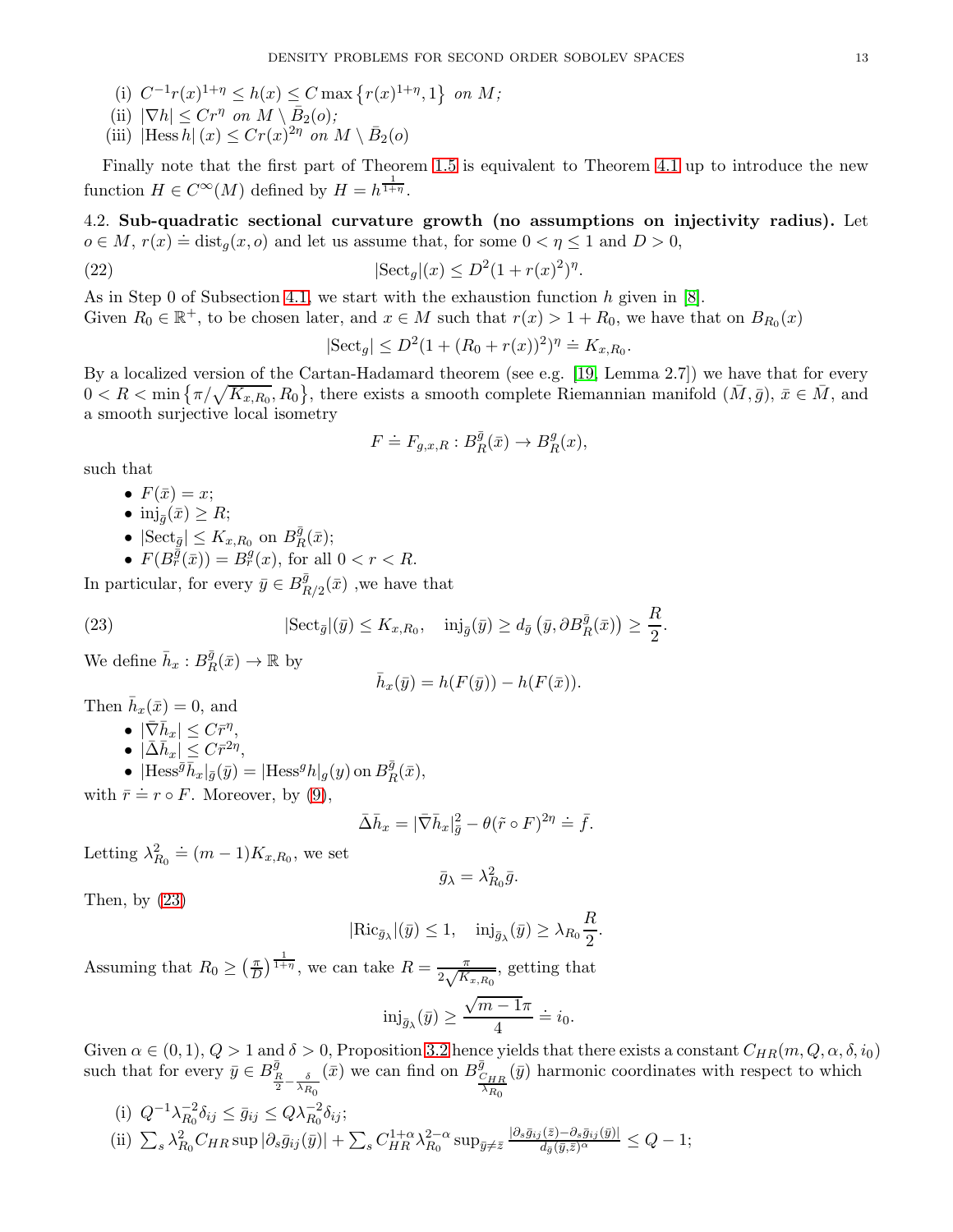and thus also

(i')  $Q^{-1} \lambda_{R_0}^2 \delta^{ij} \leq \bar{g}^{ij} \leq Q \lambda_{R_0}^2 \delta^{ij};$ (ii')  $\sum_s \lambda_{R_0}^{-2} C_{HR} \sup \left| \partial_s \bar{g}^{ij}(y) \right| + \sum_s C_{HR}^{1+\alpha} \sup_{\bar{y} \neq \bar{z}} \lambda_{R_0}^{-2-\alpha} \frac{\left| \partial_s \bar{g}^{ij}(z) - \partial_s \bar{g}^{ij}(y) \right|}{d_{\bar{g}}(\bar{y},\bar{z})^{\alpha}} \leq C(Q),$ 

for some constant  $C(Q)$ . Traveling through again Step 2, 3, 4 and 5 of Subsection [4.1](#page-7-1) we eventually get that

$$
|\text{Hess}h|_g(x) = |\text{Hess}\bar{h}_x|_{\bar{g}}(x) \le C\bar{r}^{2\eta}(\bar{x}) = Cr^{2\eta}(x).
$$

We have thus proved the following

<span id="page-13-1"></span>**Theorem 4.2.** Let  $(M, g)$  be a complete Riemannian manifold and  $o \in M$  a fixed reference point,  $r(x) =$  $dist_a(x, o)$ . Suppose that for some  $0 < \eta \leq 1$  and  $D > 0$ ,

$$
|\text{Sect}_g|(x) \le D^2(1+r(x)^2)^{\eta}.
$$

Then there exists an exhaustion function  $h \in C^{\infty}(M)$  such that, for some positive constants  $C > 1$ independent of  $x$  and  $o$  and for some radius  $R_0$ , we have that

- (i)  $C^{-1}r(x)^{1+\eta} \leq h(x) \leq C \max\{r(x)^{1+\eta}, 1\}$  on M;
- (ii)  $|\nabla h| \leq Cr^{\eta}$  on  $M \setminus \overline{B}_{1+R_0}(o);$
- (iii)  $\left|\text{Hess }h\right|(x) \le Cr(x)^{2\eta}$  on  $M \setminus \overline{B}_{1+R_0}(o)$

<span id="page-13-0"></span>Once again, defining  $H \in C^{\infty}(M)$  by  $H = h^{\frac{1}{1+\eta}}$ , we get that the second part of Theorem [1.5](#page-1-1) is equivalent to Theorem [4.2.](#page-13-1)

### 5. Hessian cut-off functions

In this section we construct (weak) Hessian cut-off functions starting from the distance-like functions obtained in the previous sections. This will permit to conclude the proof of Theorem [1.3.](#page-1-2)

<span id="page-13-2"></span>**Lemma 5.1.** Let  $(M, g)$  be a complete Riemannian manifold and  $o \in M$  a fixed reference point. If there exists an exhaustion function  $h \in C^{\infty}(M)$  such that for some positive constants  $D_i$ ,  $\bar{\rho} > 0$ ,  $\beta > \varepsilon_i \geq 0$ , we have that

- (i)  $D_1 r(x)^{\beta} \leq h(x) \leq D_2 \max\left\{1, r(x)^{\beta}\right\}$  for every  $x \in M$ ;
- (ii)  $|\nabla h|(x) \leq D_3 r(x)^{\beta-\varepsilon_1}$ , for every  $x \in M \setminus \overline{B}_{\overline{\rho}}(o)$ .
- (iii)  $|\text{Hess}(h)|(x) \leq D_4 r(x)^{\beta-\varepsilon_2}$ , for every  $x \in M \setminus \overline{B}_{\overline{\rho}}(o)$ .

Then given  $a \gamma > (D_2/D_1)^{1/\beta}$ , there exists a family of cut-off functions  $\{\chi_R\}$  such that

- (1)  $\chi_R = 1$  on  $B_R(o)$  and  $\chi_R = 0$  on  $M \setminus B_{\gamma R}(o);$
- (2)  $|\nabla \chi_R| \leq \frac{C_1}{R^{\epsilon_1}};$
- (3)  $|\text{Hess}(\chi_R)| \leq \frac{C_2}{R^{\min\{2\varepsilon_1,\varepsilon_2\}}}.$

In particular  $\{\chi_n\}$  is a family of weak Hessian cut-off functions for every  $\epsilon_1, \epsilon_2$  and of genuine Hessian cut-off functions whenever  $\epsilon_1 \epsilon_2 > 0$ .

*Proof.* Let  $\Gamma = \frac{D_2}{D_1} \geq 1$ , and  $\gamma > \Gamma^{\frac{1}{\beta}}$  a real number. Let  $\phi \in C^{\infty}(\mathbb{R}, [0, 1])$  be such that

$$
\phi|_{(-\infty,\Gamma]} = 1, \quad \phi|_{[\gamma^{\beta},\infty)} = 0, \quad |\phi'| + |\phi''| \le a,
$$

for some  $a > 0$ . For any  $R > 0$ , let  $\phi_R \in C^{\infty}([0, +\infty))$  be defined by

$$
\phi_R(t) \doteq \phi\left(\frac{t}{D_1 R^{\beta}}\right).
$$

Then

$$
|\phi'_R|\leq \frac{a}{D_1R^\beta},\quad |\phi''_R|\leq \frac{a}{D_1^2R^{2\beta}}.
$$

For each radius  $R \gg 1$ , define  $\chi_R := \phi_R \circ h$ . Then it is immediate to verify that  $\{\chi_R\}$  meets the required properties. properties.  $\Box$ 

We are finally in the position to give the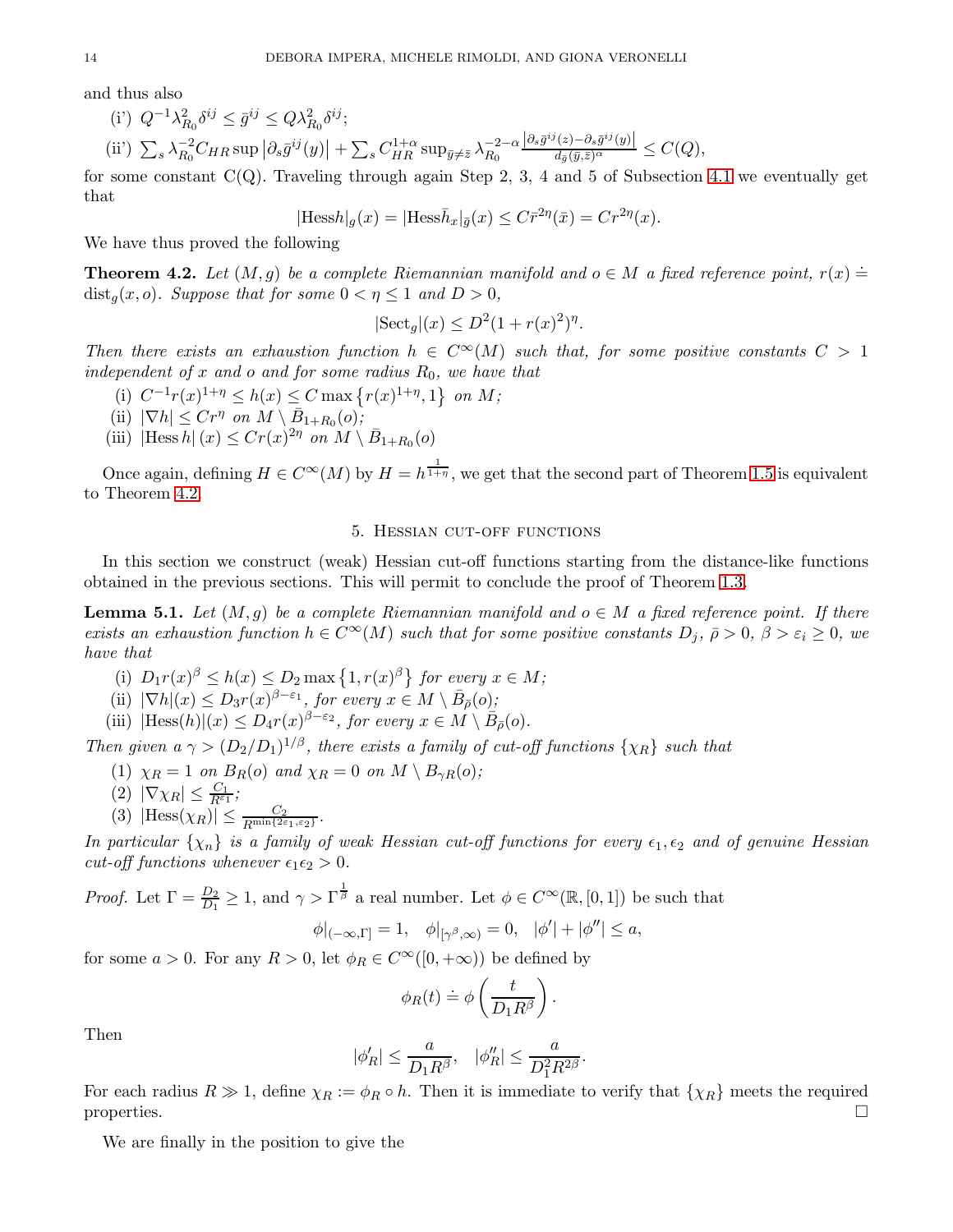*Proof (of Theorem [1.3\)](#page-1-2).* Under the assumptions (a) or (b) of the theorem, applying respectively Theorem [4.1](#page-11-1) or Theorem [4.2,](#page-13-1) we get the existence of a distance-like function  $h$  with suitably controlled growth of the derivatives up to the 2nd order. Hence Lemma [5.1](#page-13-2) applies and guarantees the existence of a sequence of (weak)-Hessian cut-off functions. Then Theorem [1.3](#page-1-2) is a direct consequence of Proposition [2.4,](#page-5-1) (b).  $\Box$ 

## 6. THE SPECIAL CASE  $p=2$

<span id="page-14-0"></span>*Proof of Theorem [1.4.](#page-1-3)* Let  $\lambda^2(r(x)) = -D^2(1 + r(x)^2)$ . By [\[8,](#page-23-11) Corollary 2.3] we know that there exist a large constant  $\gamma > 1$  and a sequence of weak Laplacian cut-off functions  $\{\chi_n\} \subset C_c^{\infty}(M)$  such that

- (1)  $\chi_n \equiv 1$  on  $B_n(o)$ ;
- (2)  $\text{supp}(\chi_n) \subset B_{\gamma n}(o);$
- (3)  $|\nabla \chi_n| \leq \frac{C_1}{n};$
- (4)  $|\Delta \chi_n| \leq C_2$ .

with  $C_1$  and  $C_2$  independent of n.

As noticed in Remark [2.5,](#page-5-6) it is sufficient to consider  $f \in C^{\infty}(M) \cap W^{2,2}(M)$ . We want to prove that  $\chi_n f$ converges to f in  $W^{2,2}(M)$ . By properties (1) and (2) and the dominated convergence theorem it follows that

$$
\int_M |f - \chi_n f|^2 d\mathrm{vol}_g \to 0,
$$

as  $n \to \infty$ . Furthermore, by properties (1), (2), (3), and the dominated convergence theorem, we have that

$$
\int_M |\nabla f - \nabla(\chi_n f)|^2 d\text{vol}_g = \int_M |\nabla f - (\chi_n \nabla f + f \nabla \chi_n)|^2 d\text{vol}_g
$$
  
= 
$$
C \int_M f^2 |\nabla \chi_n|^2 d\text{vol}_g + C \int_M (1 - \chi_n)^2 |\nabla f|^2 d\text{vol}_g \to 0,
$$

as  $n \to \infty$ . We now note that

$$
\int_M |\text{Hess}(\chi_n f) - \text{Hess} f|^2 d\text{vol}_g = \int_M (1 - \chi_n)^2 |\text{Hess} f|^2 d\text{vol}_g + 2 \int_M |\nabla \chi_n|^2 |\nabla f|^2 d\text{vol}_g + \int_M |f|^2 |\text{Hess}\chi_n|^2 d\text{vol}_g.
$$

Reasoning as above we get that the first two terms on the RHS converge to 0. About the last term, using Bochner formula and our curvature assumption, we have that

$$
\operatorname{div}\left(f^{2}\frac{\nabla|\nabla\chi_{n}|^{2}}{2}\right) = f^{2}\frac{\Delta|\nabla\chi_{n}|^{2}}{2} + f\left\langle\nabla f, \nabla|\nabla\chi_{n}|^{2}\right\rangle
$$
  
\n
$$
= f^{2}\left[|\text{Hess}\chi_{n}|^{2} + \text{Ric}_{g}(\nabla\chi_{n}, \nabla\chi_{n}) + \langle\nabla\chi_{n}, \nabla\Delta\chi_{n}\rangle\right] + 2f|\nabla\chi_{n}|\left\langle\nabla f, \nabla|\nabla\chi_{n}\right|\right\rangle
$$
  
\n
$$
\geq f^{2}|\text{Hess}\chi_{n}|^{2} + f^{2}\text{Ric}_{g}(\nabla\chi_{n}, \nabla\chi_{n}) + f^{2}\left\langle\nabla\chi_{n}, \nabla\Delta\chi_{n}\right\rangle - \frac{f^{2}}{2}|\nabla|\nabla\chi_{n}||^{2} - 2|\nabla\chi_{n}|^{2}|\nabla f|^{2}
$$
  
\n
$$
\geq \frac{f^{2}}{2}|\text{Hess}\chi_{n}|^{2} - 2|\nabla\chi_{n}|^{2}|\nabla f|^{2} - \lambda^{2}f^{2}|\nabla\chi_{n}|^{2} + \text{div}\left(f^{2}\Delta\chi_{n}\nabla\chi_{n}\right)
$$
  
\n
$$
- 2f\Delta\chi_{n}\left\langle\nabla f, \nabla\chi_{n}\right\rangle - f^{2}(\Delta\chi_{n})^{2}
$$
  
\n
$$
\geq \frac{f^{2}}{2}|\text{Hess}\chi_{n}|^{2} - 3|\nabla\chi_{n}|^{2}|\nabla f|^{2} - \lambda^{2}f^{2}|\nabla\chi_{n}|^{2} + \text{div}\left(f^{2}\Delta\chi_{n}\nabla\chi_{n}\right) - 2f^{2}(\Delta\chi_{n})^{2}
$$

Integrating, we get that

<span id="page-14-1"></span>
$$
(24) \qquad \frac{1}{2}\int_{M}f^{2}|\text{Hess}\chi_{n}|^{2}d\text{vol}_{g}\leq \int_{M}\lambda^{2}f^{2}|\nabla\chi_{n}|^{2}d\text{vol}_{g}+2\int_{M}f^{2}(\Delta\chi_{n})^{2}d\text{vol}_{g}+3\int_{M}|\nabla f|^{2}|\nabla\chi_{n}|^{2}d\text{vol}_{g}.
$$

By property (3), and the dominated convergence theorem the last term on the RHS of [\(24\)](#page-14-1) converges to 0 as  $n \to \infty$ . Moreover, by properties (1) and (2), we have that  $\nabla \chi_n$  and  $\Delta \chi_n$  are supported in  $B_{\gamma n}(o) \setminus B_n(o)$ .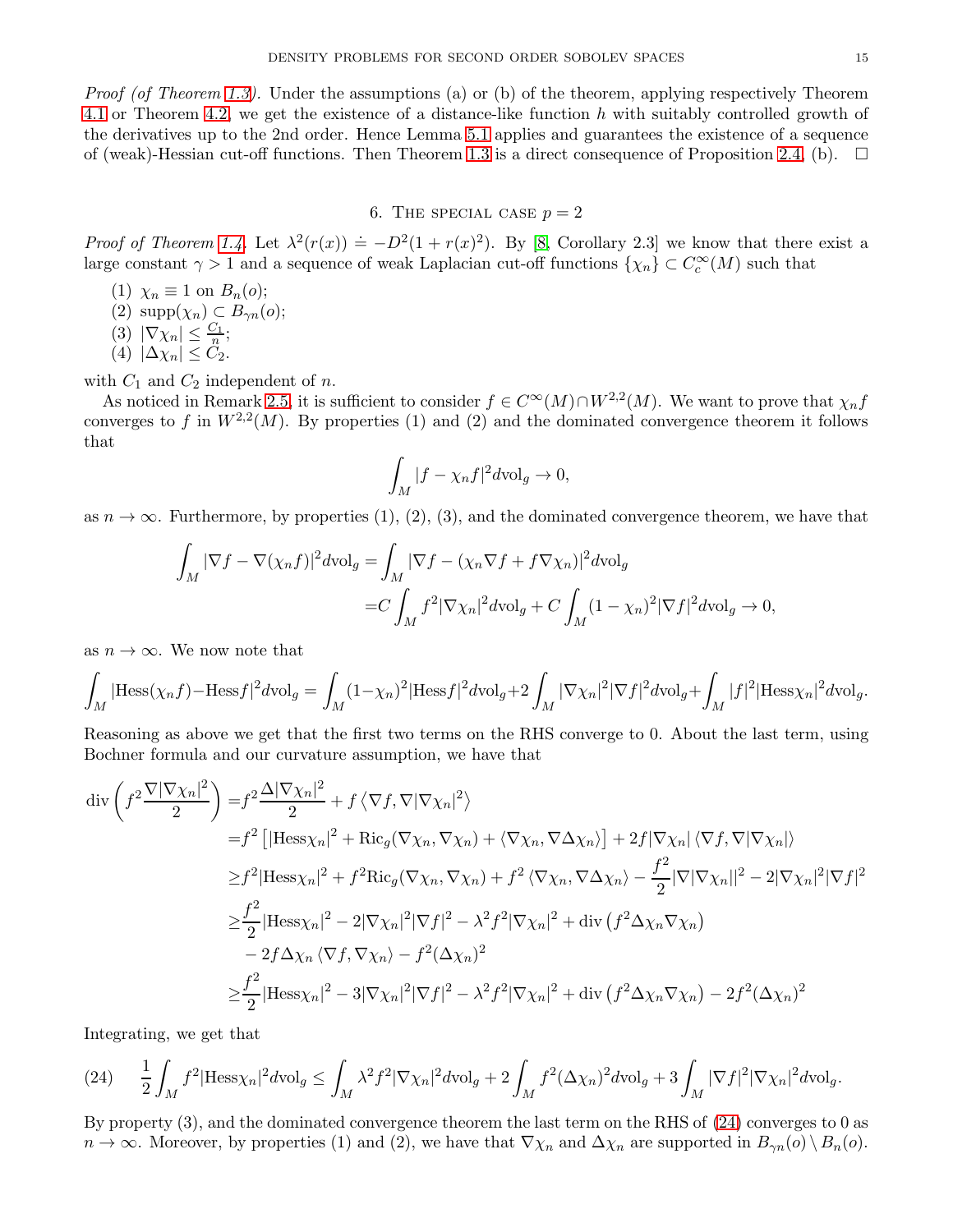Hence, using property (3), the definition of  $\lambda$ , and the fact that  $f \in L^2(M)$ , we have that

$$
\int_M \lambda^2 |\nabla \chi_n|^2 f^2 d\mathrm{vol}_g = \int_{B_{\gamma n}(o) \backslash B_n(o)} \lambda^2 |\nabla \chi_n|^2 f^2 d\mathrm{vol}_g
$$
  

$$
\leq \int_{M \backslash B_n(o)} C \frac{1 + \gamma^2 n^2}{n^2} f^2 d\mathrm{vol}_g \leq \tilde{C} \int_{M \backslash B_n(o)} f^2 d\mathrm{vol}_g \to 0,
$$

as  $n \to \infty$ . Similarly, by property (4),

$$
\int_M f^2(\Delta \chi_n)^2 d\mathrm{vol}_g \leq C_2^2 \int_{M \backslash B_n(o)} f^2 d\mathrm{vol}_g \to 0,
$$

<span id="page-15-0"></span>as  $n \to \infty$ . This finally gives our claim.

## 7. A disturbed Sobolev inequality

In this section we first prove the following general disturbed Sobolev inequality. Then we will deduce Theorem [1.6](#page-2-1) from the proof of Theorem [7.1.](#page-15-1)

<span id="page-15-1"></span>**Theorem 7.1.** Let  $(M^m, g)$  be a smooth, complete non-compact Riemannian manifold without boundary. Let  $o \in M$ ,  $r(x) \doteq \text{dist}_g(x, o)$  and suppose that one of the following set of assumptions holds

(a) for some  $0 < \eta \leq 1$ , some  $D > 0$  and some  $i_0 > 0$ ,

$$
|\text{Ric}_g|(x) \le D^2 (1+r(x)^2)^{\eta}, \quad \text{inj}_g(x) \ge \frac{i_0}{D(1+r(x))^{\eta}} > 0 \quad \text{on } M.
$$

(b) for some  $0 < \eta \leq 1$  and some  $D > 0$ ,

$$
|\text{Sect}_g|(x) \le D^2(1+r(x)^2)^{\eta}.
$$

Let  $p \in [1, m)$  and  $q = mp/(m - p)$  and let  $(\alpha, \beta) \in \mathbb{R} \times \mathbb{R}$  satisfying  $\beta/p - \alpha/q \ge 1/m$ . Then there exist constants  $A_1 > 0$ ,  $A_2 > 0$ , depending on m, p,  $\alpha$ ,  $\beta$  and the constant C from Theorem [1.5,](#page-1-1) such that for all  $\varphi \in C_c^{\infty}(M)$  it holds

$$
\left(\int_M V_\alpha |\varphi|^q d\mathrm{vol}_g\right)^{\frac{1}{q}} \leq A' \left(\int_M V_\beta |\nabla \varphi|^p d\mathrm{vol}_g\right)^{\frac{1}{p}} + B' \left(\int_M V_\beta |\varphi|^p H^{p\eta} d\mathrm{vol}_g\right)^{\frac{1}{p}}.
$$

Here

$$
V_{\alpha}(x) \doteq (r(x) + 1)^{-\alpha m\eta} \left( \text{vol}_{g}(B_{R_{1}}^{g}(x)) \right)^{-\alpha}, \quad \text{with } R_{1} = R_{1}(x) \doteq \begin{cases} C^{-\eta}(r(x) - 1)^{-\eta} & \text{if } r(x) > 1 + C^{-1} \\ 1 & \text{otherwise,} \end{cases}
$$

and

$$
V_{\beta}(x) \doteq (\max\{1; r(x) - 1\})^{-\beta m \eta} \left(\text{vol}_{g}(B_{R_{2}}^{g}(x))\right)^{-\beta}, \quad \text{with } R_{2} = R_{2}(x) \doteq \frac{C^{-\eta}}{2} \min\{1; r(x)^{-\eta}\}.
$$

Remark 7.2. As we will see in [\(35\)](#page-19-1), a lower bound on the injectivity radius implies a lower bound on the volumes. Accordingly, Theorem [7.1](#page-15-1) applies in more general situations with respect to Theorem [1.6,](#page-2-1) e.g. under the assumption (b), or in case the volumes of geodesics balls of  $(M, q)$  increase at infinity. On the other hand, in Theorem [7.1](#page-15-1) the value of  $q = pm/(m - p)$  is fixed.

Proof (of Theorem [7.1\)](#page-15-1). Let  $\phi \in C^{\infty}(M)$  be a positive function to be choosen later, and define a new conformal metric  $\tilde{g} = e^{2\phi}g$ . Then, for any  $X \in TM$ , we have that

$$
\operatorname{Ric}_{\tilde{g}}(X, X) = \operatorname{Ric}_{g}(X, X) - (m - 2) \left[ \operatorname{Hess}(\phi)(X, X) - g(X, \nabla \phi)^{2} \right] + g(X, X) \left( \Delta \phi - (m - 2) |\nabla \phi|^{2} \right)
$$

Accordingly

$$
|\mathrm{Ric}_{\tilde{g}}| \leq C(m) e^{-2\phi} \left\{|\mathrm{Ric}_{g}| + [|\mathrm{Hess}(\phi)| + |\nabla \phi|^2] \right\}
$$

Now, let  $H \in C^{\infty}(M)$  be the exhaustion function given by Theorem [1.5.](#page-1-1) Without loss of generality we can suppose that  $H > 1$  on M. Indeed, if it is not the case, one can replace H with a new function which approximates max $\{2; H\}$  uniformly on M, and in  $C^2$ -norm outside a compact set. We recall the properties of H: for some positive  $C > 1$ ,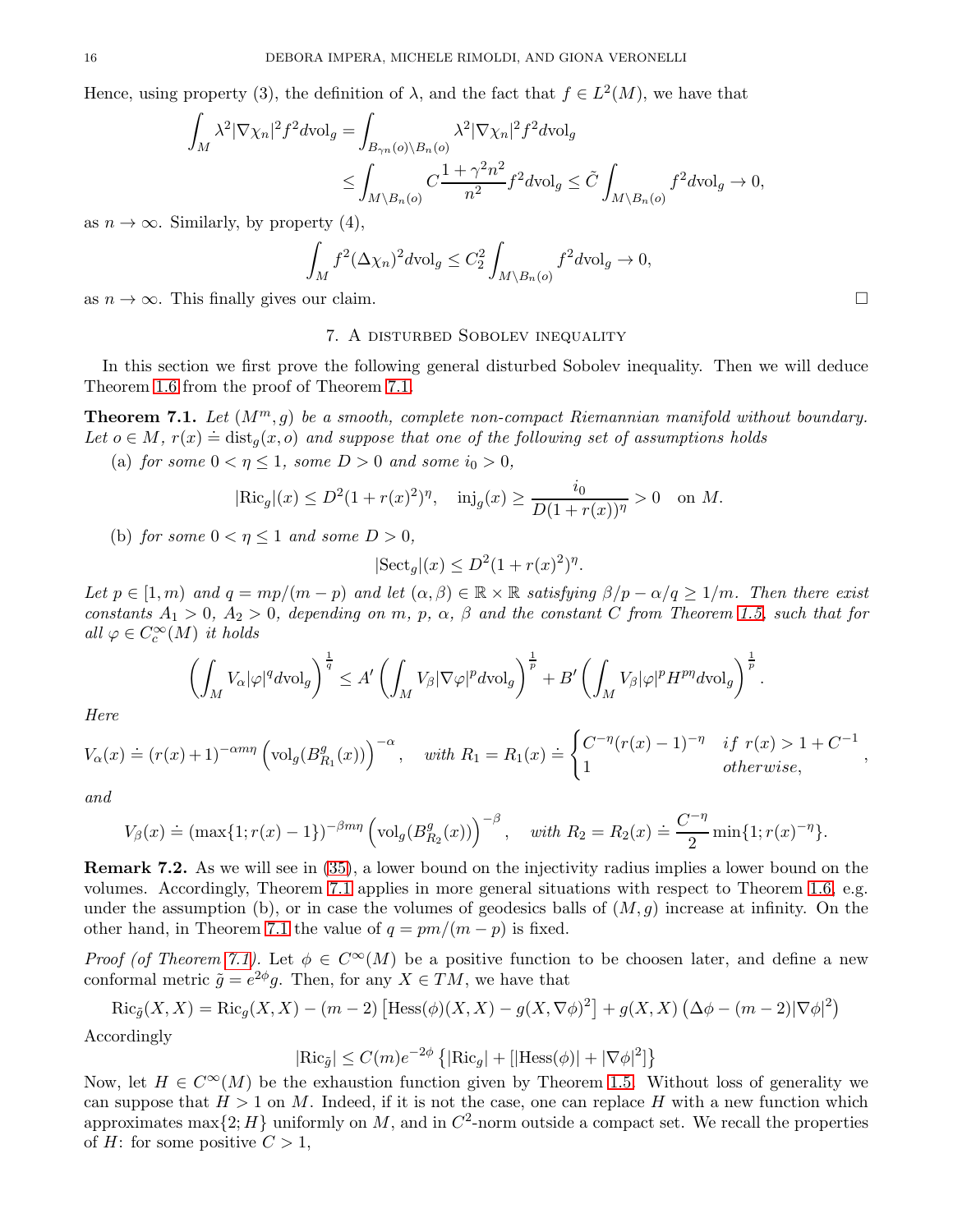- max  $\{1, C^{-1}r\} \le H \le C$  max  $\{1, r\}$ ;
- $|\nabla H|(x) \leq C;$
- $|Hess H|(x) \leq C \max \{r^{\eta}, 1\}.$

Choose  $\phi = \eta \ln(H)$ . In particular, since  $e^{\phi} = H^{\eta} > 1$ ,  $(M, \tilde{g})$  is complete. Moreover,

$$
|\nabla \phi|(x) = \eta \left| \frac{\nabla H}{H} \right| \le \eta C
$$

and

<span id="page-16-2"></span>
$$
|\text{Hess}\phi|(x) = \eta \left| \frac{\text{Hess }H}{H} - \frac{dH \otimes dH}{H^2} \right| \le 2\eta C^2 \max \left\{ r(x)^{\eta}, 1 \right\}.
$$

Thus there exists a constant  $\tilde{C} > 0$  depending on  $m, \eta$  and C such that

(25) 
$$
|\text{Ric}_{\tilde{g}}|(x) \le \frac{C(m)}{H^{2\eta}} \left\{ \lambda(r(x)) + 2\eta C^2 \max \{ r(x)^{\eta}, 1 \} + \eta^2 C^2 \right\} \le \tilde{C},
$$

where we are still using the notation  $\lambda(r(x)) \doteq D^2(1+r^2)^{\eta}$ .

Set  $v(x) = \left(\text{vol}_{\tilde{g}}(B_1^{\tilde{g}})\right)$  $\left(\frac{\tilde{g}}{1}(x)\right)^{-1}$ . Letting  $p \in [1, m)$  and  $q = mp/(m - p)$  and let  $(\alpha, \beta) \in \mathbb{R} \times \mathbb{R}$  satisfying  $\beta/p-\alpha/q\geq 1/m$ , from [\[24,](#page-23-3) Theorem 3.8], we have the validity on  $(M,\tilde{g})$  of the disturbed Sobolev inequality

<span id="page-16-1"></span>(26) 
$$
\left(\int_M |u|^q v^{\alpha} d\mathrm{vol}_{\tilde{g}}\right)^{\frac{1}{q}} \leq A \left(\int_M \tilde{g}(\tilde{\nabla}u, \tilde{\nabla}u)^{\frac{p}{2}} v^{\beta} d\mathrm{vol}_{\tilde{g}}\right)^{\frac{1}{p}} + B \left(\int_M |u|^p v^{\beta} d\mathrm{vol}_{\tilde{g}}\right)^{\frac{1}{p}}
$$

for all  $u \in C_c^{\infty}(M)$ , and for some positive constants A and B independent of u.

Moving back to the metric  $g$ , this latter becomes

$$
\left(\int_M v^{\alpha}|u|^q e^{m\phi} d\mathrm{vol}_g\right)^{\frac{1}{q}} \leq A \left(\int_M g(\nabla u, \nabla u)^{\frac{p}{2}} e^{(m-p)\phi} v^{\beta} d\mathrm{vol}_g\right)^{\frac{1}{p}} + B \left(\int_M |u|^p e^{m\phi} v^{\beta} d\mathrm{vol}_g\right)^{\frac{1}{p}}
$$

for all  $u \in C_c^{\infty}(M)$ , i.e.

<span id="page-16-0"></span>
$$
(27) \qquad \left(\int_{M}\left(|u|H^{\frac{m\eta}{q}}\right)^{q}v^{\alpha}d\mathrm{vol}_{g}\right)^{\frac{1}{q}}\leq A\left(\int_{M}|\nabla u|^{p}H^{(m-p)\eta}v^{\beta}d\mathrm{vol}_{g}\right)^{\frac{1}{p}}+B\left(\int_{M}|u|^{p}H^{m\eta}v^{\beta}d\mathrm{vol}_{g}\right)^{\frac{1}{p}}.
$$

In the following we will simplify the notations by writing  $|\nabla \cdot|^2$  for  $g(\nabla \cdot, \nabla \cdot)$ . Set  $\varphi = uH^{\frac{mn}{q}}$ . Then  $u = \varphi H^{-\frac{m\eta}{q}}$  and

$$
|\nabla u|^2 \le H^{-\frac{2m\eta}{q}} \left( |\nabla \varphi| + \frac{m\eta}{q} \frac{|\varphi|}{H} |\nabla H| \right)^2,
$$

from which, using Jensen's inequality, we deduce that

$$
\begin{aligned} |\nabla u|^p &\le H^{-\frac{m\eta p}{q}} \left( |\nabla \varphi| + \frac{m\eta}{q} \frac{|\varphi|}{H} |\nabla H| \right)^p \\ &\le 2^{p-1} H^{-\frac{m\eta p}{q}} |\nabla \varphi|^p + 2^{p-1} \left( \frac{m\eta}{q} \right)^p |\varphi|^p H^{-\left(\frac{m\eta}{q} + 1\right)p} |\nabla H|^p \end{aligned}
$$

and

$$
\begin{split} |\nabla u|^p H^{(m-p)\eta} &\le 2^{p-1} H^{\left(m-p-\frac{mp}{q}\right)\eta} |\nabla \varphi|^p + 2^{p-1} |\varphi|^p \left(\frac{m\eta}{q}\right)^p H^{m\eta-p\eta-\frac{mp}{q}-p} |\nabla H|^p \\ &\le 2^{p-1} H^{\left(m-p-\frac{mp}{q}\right)\eta} |\nabla \varphi|^p + 2^{p-1} |\varphi|^p \left(\frac{m\eta}{q}\right)^p H^{m\eta-\frac{m\eta p}{q}} |\nabla H|^p. \end{split}
$$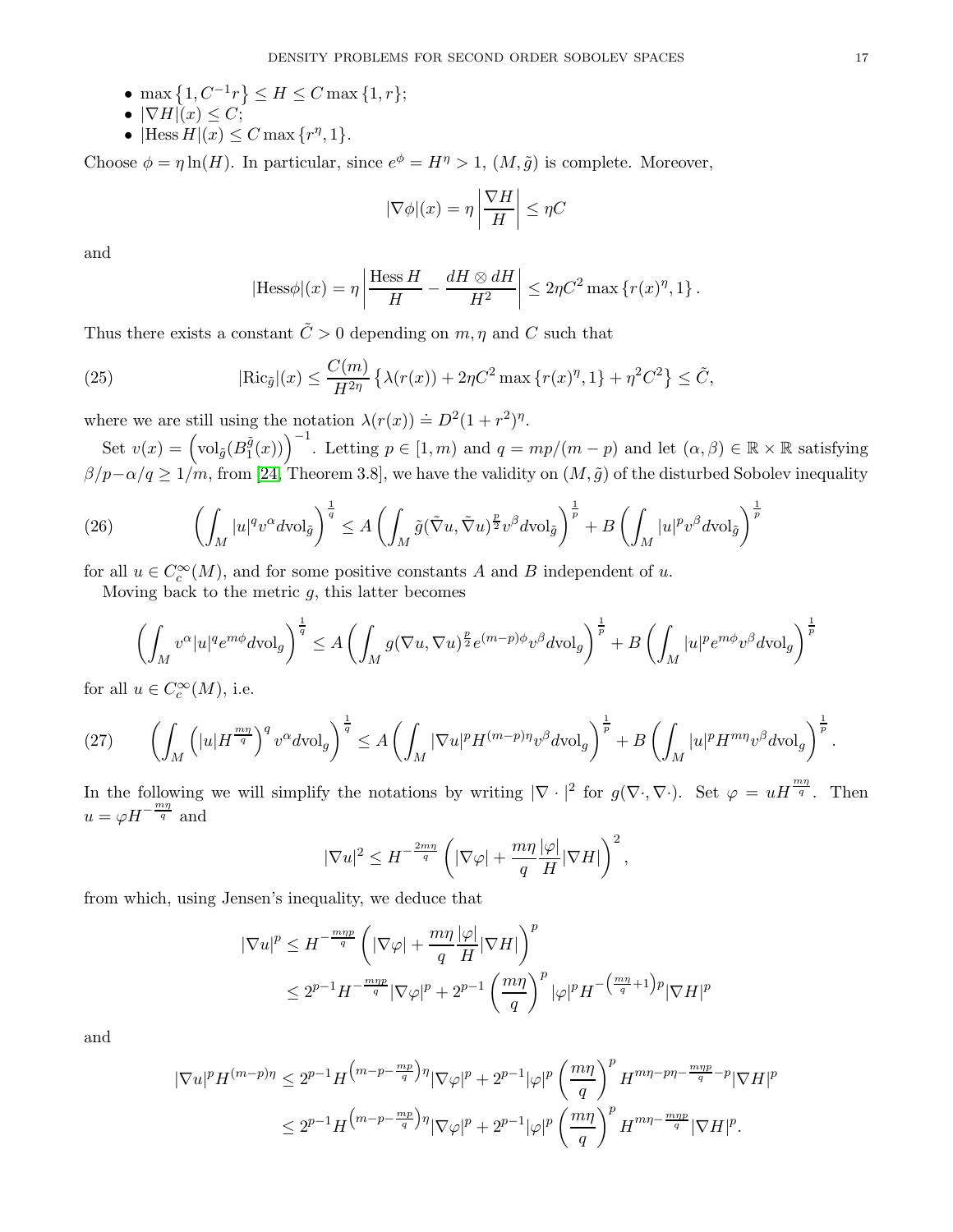Since  $|\nabla H|$  is bounded, we finally get from [\(27\)](#page-16-0)

$$
\left(\int_{M} |\varphi|^{q} v^{\alpha} d\mathrm{vol}_{g}\right)^{\frac{1}{q}} = \left(\int_{M} \left(|u| H^{\frac{m\eta}{q}}\right)^{q} v^{\alpha} d\mathrm{vol}_{g}\right)^{\frac{1}{q}}
$$
\n
$$
\leq A 2^{\frac{p-1}{p}} \left(\int_{M} \left[H^{(m-p-\frac{mp}{q})\eta} |\nabla \varphi|^{p} + |\varphi|^{p} \left(\frac{m\eta}{q}\right)^{p} H^{mn-\frac{mnp}{q}} |\nabla H|^{p}\right] v^{\beta} d\mathrm{vol}_{g}\right)^{\frac{1}{p}}
$$
\n
$$
+ B \left(\int_{M} |\varphi|^{p} H^{mn-\frac{mnp}{q}} v^{\beta} d\mathrm{vol}_{g}\right)^{\frac{1}{p}}
$$
\n
$$
\leq A' \left(\int_{M} H^{(m-p-\frac{mp}{q})\eta} |\nabla \varphi|^{p} v^{\beta} d\mathrm{vol}_{g}\right)^{\frac{1}{p}} + B' \left(\int_{M} |\varphi|^{p} H^{mn-\frac{mnp}{q}} v^{\beta} d\mathrm{vol}_{g}\right)^{\frac{1}{p}},
$$

where  $A' = A 2^{\frac{p-1}{p}}$  and  $B' = A 2^{\frac{p-1}{p}} \frac{m\eta}{q} C + B$ , with C the constant in Theorem [1.5.](#page-1-1) Note that  $\frac{mp}{q} = m - p$ , which in turn implies that  $m\eta - \frac{m\eta p}{q} = p\eta$ . Hence

<span id="page-17-2"></span>(28) 
$$
\left(\int_M v^{\alpha} \left(|\varphi|\right)^q d\mathrm{vol}_g\right)^{\frac{1}{q}} \leq A' \left(\int_M |\nabla \varphi|^p v^{\beta} d\mathrm{vol}_g\right)^{\frac{1}{p}} + B' \left(\int_M |\varphi|^p H^{p\eta} v^{\beta} d\mathrm{vol}_g\right)^{\frac{1}{p}}.
$$

To conclude, we need the following lemmas.

<span id="page-17-0"></span>**Lemma 7.3.** For all  $x \in M$ ,  $B_1^{\tilde{g}}$  $\frac{\tilde{g}}{1}(x) \subset B^g_R$  $R_1(x)$ , with  $R_1 = R_1(x) = \begin{cases} C^{-\eta}(r(x) - 1)^{-\eta} & \text{if } r(x) > 1 + C^{-1} \\ 1 & \text{otherwise} \end{cases}$ 1 otherwise.

<span id="page-17-1"></span>**Lemma 7.4.** For all  $x \in M$ ,  $B_1^{\tilde{g}}$  $\frac{\tilde{g}}{1}(x) \supset B_R^g$  $R_2(x)$ , with  $R_2 = R_2(x) = \frac{C^{-\eta}}{2} \min\{1; r(x)^{-\eta}\}.$ 

According to Lemma [7.3,](#page-17-0) and using the point-wise control on  $H$ , we have that

$$
v^{\alpha}(x) \ge (\text{vol}_{\tilde{g}}(B_{R_1}^g(x)))^{-\alpha} = \left(\int_{B_{R_1}^g(x)} H^{m\eta}(y)d\text{vol}_g(y)\right)^{-\alpha}
$$
  

$$
\ge C^{-\alpha}(r(x) + 1)^{-\alpha m\eta} \left(\text{vol}_g(B_{R_1}^g(x))\right)^{-\alpha},
$$

while according to Lemma [7.4,](#page-17-1) we have that

$$
v^{\beta}(x) \le (\text{vol}_{\tilde{g}}(B_{R_2}^g(x)))^{-\beta} = \left(\int_{B_{R_2}^g(x)} H^{m\eta}(y) d\text{vol}_g(y)\right)^{-\beta}
$$
  

$$
\le C^{\beta} (\max\{1; r(x) - 1\})^{-\beta m\eta} \left(\text{vol}_g(B_{R_2}^g(x))\right)^{-\beta}.
$$

Inserting the previous inequalities in [\(28\)](#page-17-2) concludes the proof of Theorem [7.1.](#page-15-1)

It remains to prove Lemmas [7.3](#page-17-0) and [7.4.](#page-17-1)

*Proof (of Lemma [7.3\)](#page-17-0).* Let  $y \in B_1^{\tilde{g}}$  $\mathcal{L}_{1}^{g}(x)$  and  $\sigma : [0, a] \to M$  a minimizing geodesic of  $(M, \tilde{g})$  connecting x and y. Let  $a_0 = \sup \{ s \in [0, a] : \sigma([0, s]) \subset B_d^g \}$  $_{d_g(x,y)}^g(x)$ . Then

 $\Box$ 

<span id="page-17-3"></span>(29)  
\n
$$
1 > d_{\tilde{g}}(x, y)
$$
\n
$$
= \int_0^a \tilde{g}(\dot{\sigma}, \dot{\sigma})^{1/2}(s) ds
$$
\n
$$
\geq \int_0^{a_0} \tilde{g}(\dot{\sigma}, \dot{\sigma})^{1/2}(s) ds
$$
\n
$$
= \int_0^{a_0} e^{\phi} g(\dot{\sigma}, \dot{\sigma})^{1/2}(s) ds
$$
\n
$$
\geq \inf \{ H^{\eta}(z) : z \in B^g_{d_g(x, y)}(x) \} dg(x, y).
$$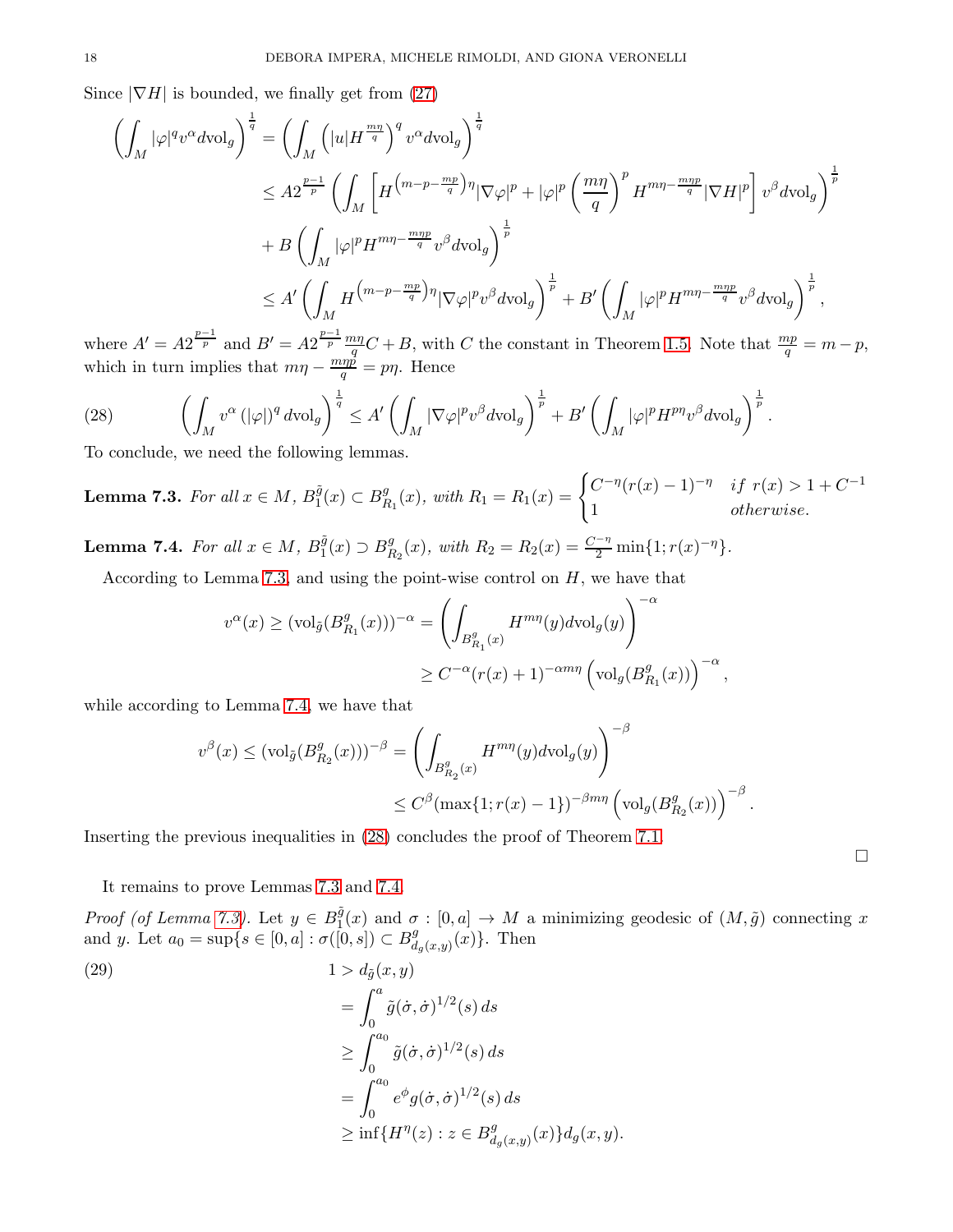Since  $H(z) > \max\{1; C^{-1}r(z)\}\text{, we get}$ 

$$
(30) \t\t d_g(x,y) < 1,
$$

which prove the lemma when  $r(x) < 1 + 1/C$ . Otherwise,

$$
\inf \{ H^{\eta}(z) : z \in B_{d_g(x,y)}^g(x) \} \ge C^{\eta}(r(x) - 1)^{\eta}.
$$

Inserting in [\(29\)](#page-17-3) gives

(31) 
$$
d_g(x,y) < C^{-\eta}(r(x)-1)^{-\eta}.
$$

This concludes the proof of the remaining case.

*Proof (of Lemma [7.4\)](#page-17-1)*. Let  $y \in B_R^g$  $R_2(x)$  and  $\sigma : [0, a] \to M$  a minimizing geodesic of  $(M, g)$  connecting x and y. Then

<span id="page-18-0"></span>(32)  
\n
$$
R_2 > d_g(x, y)
$$
\n
$$
= \int_0^a g(\dot{\sigma}, \dot{\sigma})^{1/2}(s) ds
$$
\n
$$
= \int_0^a e^{-\phi} \tilde{g}(\dot{\sigma}, \dot{\sigma})^{1/2}(s) ds
$$
\n
$$
\geq \inf \{ H^{-\eta}(z) : z \in B_{R_2}^g(x) \} d_{\tilde{g}}(x, y)
$$
\n
$$
\geq \inf \{ C^{-\eta} \min \{ 1, r^{-\eta}(z) \} : z \in B_{R_2}^g(x) \} d_{\tilde{g}}(x, y).
$$

Suppose first that  $r(x) \geq 1 + R_2(x)$ . Then  $B_R^g$  $R_2^g(x) \subset M \setminus B_1^g$  $_1^g(o)$ . In particular, for all  $z \in B_R^g$  $_{R_2}^g(x)$  it holds  $r^{-\eta}(z) \leq 1$ , from which

$$
\inf\{C^{-\eta}\min\{1,r^{-\eta}(z)\}:z\in B_{R_2}^g(x)\}=\inf\{C^{-\eta}r^{-\eta}(z):z\in B_{R_2}^g(x)\}\
$$
  

$$
\geq C^{-\eta}\left[r(x)+R_2\right]^{-\eta}.
$$

The relation [\(32\)](#page-18-0) implies in this case that

$$
d_{\tilde{g}}(x, y) < R_2 C^\eta \left[ r(x) + R_2 \right]^\eta = \frac{1}{2} \min\{1; r(x)^{-\eta}\} \left[ r(x) + R_2 \right]^\eta
$$
\n
$$
\leq \frac{1}{2} r(x)^{-\eta} \left[ r(x) + R_2 \right]^\eta \leq \frac{r(x)^{-\eta}}{2} \left[ r(x) + \frac{1}{2} \right]^\eta < 2^{\eta - 1} \leq 1
$$

since  $R_2 \leq 1/2$ . On the other hand, if  $r(x) < 1 + R_2(x)$ , then for all  $z \in B_F^g$  $_{R_2}^g(x)$  one has

$$
r(z) \le r(x) + R_2 \le 1 + 2R_2 \le 2.
$$

In particular  $\min\{1; r^{-\eta}(z)\} \geq 2^{-\eta}$  and [\(32\)](#page-18-0) implies

$$
C^{-\eta}2^{-\eta}d_{\tilde{g}}(x,y) \le R_2 \le \frac{C^{-\eta}}{2},
$$

from which  $d_{\tilde{g}}(x, y) \leq 2^{\eta - 1} \leq 1$ .  $\eta^{-1} \leq 1.$ 

*Proof (of Theorem [1.6\)](#page-2-1).* Suppose first that  $q = mp/(m - p)$ . Since the assumptions of Theorem [7.1](#page-15-1) are satisfied, we have the validity of [\(28\)](#page-17-2).

Reasoning as in the proof of Lemma [7.3,](#page-17-0) one get the existence of  $R > 0$  such that for all  $x \in M \setminus B_R^g$  $\frac{g}{R}(o),$  $\rho > 0$ , one has

(33) 
$$
B_{\rho r^{-\eta}(x)}^{g}(x) \subset B_{2\rho}^{\tilde{g}}(x).
$$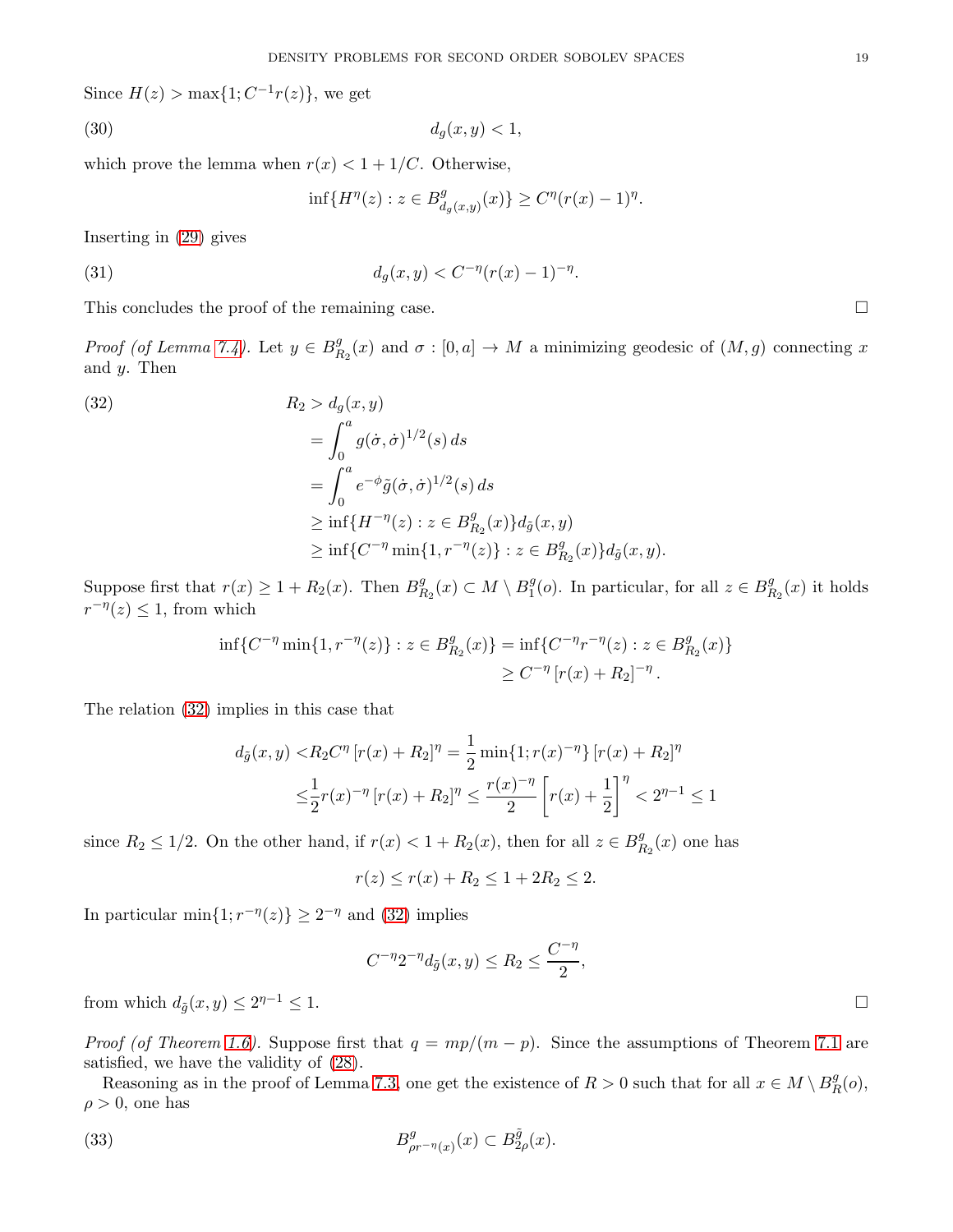Then

<span id="page-19-3"></span>(34) 
$$
\operatorname{vol}_{\tilde{g}}(B_{2\rho}^{\tilde{g}}(x)) \ge \operatorname{vol}_{\tilde{g}}(B_{\rho r^{-\eta}(x)}^{g}(x))
$$

$$
\ge \inf \{ e^{m\phi(z)} : z \in B_{\rho r^{-\eta}(x)}^{g}(x) \} \operatorname{vol}_{g}(B_{\rho r^{-\eta}(x)}^{g}(x))
$$

$$
\ge (r(x) - \rho r^{-\eta}(x))^{m\eta} \operatorname{vol}_{g}(B_{\rho r^{-\eta}(x)}^{g}(x))
$$

$$
\ge \frac{r^{m\eta}(x)}{2} \operatorname{vol}_{g}(B_{\rho r^{-\eta}(x)}^{g}(x))
$$

for  $r(x)$  large enough. Recall the following result by Croke.

<span id="page-19-2"></span>**Lemma 7.5** (Proposition 14 in [\[12\]](#page-23-13)). There exists a dimensional constant  $C_m > 0$  such that for any  $x \in M$ and  $i > 0$ , if

$$
\forall y \in B_{\frac{i}{2}}^{g}(x), \quad \text{inj}_{g}(y) > i,
$$

then

 $\mathrm{vol}_g(B^g_{\frac{i}{2}}(x)) \geq C_m i^m.$ 

Let  $E = \min\{i_0/D; 2\}$  and choose  $i = i(x) = E(1 + r(x))^{-\eta}$ . There exists a positive radius  $R_\eta$  large enough depending on  $\eta$  such that for all  $x \in M \setminus B_R^g$  $R_{\eta}(o)$  and for all  $y \in B_{\frac{i}{2}}^{g}(x)$  we have

$$
inj_g(y) \ge \frac{E}{(1+r(y))^{\eta}} \ge \frac{1}{2} \frac{E}{(1+r(x))^{\eta}} \ge i.
$$

Then Lemma [7.5](#page-19-2) applies and we get that for all  $x \in M \setminus B^g$  $\frac{g}{R_\eta}(o)$ 

$$
\text{vol}_g\left(B_{E(1+r(x))^{-\eta}/4}^g(x)\right) \geq C_m \frac{E^m}{2^m(1+r(x))^{m\eta}}.
$$

Choosing  $\rho = E/4$  in [\(34\)](#page-19-3), we finally obtain that

<span id="page-19-1"></span>(35)  
\n
$$
\text{vol}_{\tilde{g}}(B_1^{\tilde{g}}(x)) \ge \text{vol}_{\tilde{g}}(B_{E/2}^{\tilde{g}}(x))
$$
\n
$$
\ge \frac{r^{m\eta}(x)}{2} \text{vol}_g(B_{E r^{-\eta}(x)/4}^g(x))
$$
\n
$$
\ge C_m \frac{r^{m\eta}(x)}{2} \frac{E^m}{2^m (1+r(x))^{m\eta}}
$$
\n
$$
\ge \frac{C_m E^m}{2}
$$

if  $r(x)$  is large enough. In particular, since  $\mathrm{vol}_{\tilde{g}}(B_1^{\tilde{g}})$  $\binom{g}{1}(x)$  is continuous with respect to x on M, it is uniformly lower bounded by a positive constant on the whole M. On the other hand,  $\mathrm{vol}_{\tilde{g}}(B_1^{\tilde{g}})$  $j_1^g(x)$  is also uniformly upper bounded on M by Bishop-Gromov theorem, since Ric<sub> $\tilde{g}$ </sub> is bounded. In particular  $v^{\alpha}$  is uniformly lower bounded by a positive constant, and  $v^{\beta}$  is uniformly upper bounded, so that the conclusion follows from [\(28\)](#page-17-2).

The case  $q \in [p, mp/(m-p))$  can be treated similarly, using the standard Sobolev inequality instead of  $(26)$ . Indeed, according to [\[33,](#page-24-1) [11\]](#page-23-26) (see also [\[23,](#page-23-4) Theorem 3.2]),

$$
\left(\int_M |u|^q d\mathrm{vol}_{\tilde{g}}\right)^{\frac{1}{q}} \leq A \left(\int_M \tilde{g}(\tilde{\nabla}u, \tilde{\nabla}u)^{\frac{p}{2}} d\mathrm{vol}_{\tilde{g}}\right)^{\frac{1}{p}} + B \left(\int_M |u|^p d\mathrm{vol}_{\tilde{g}}\right)^{\frac{1}{p}}
$$

<span id="page-19-0"></span>for all  $u \in C_c^{\infty}(M)$ . This latter is satisfied because of the bounds on the Ricci curvature and on the volumes of small balls given in [\(25\)](#page-16-2) and [\(35\)](#page-19-1).  $\Box$ 

### 8. Some further applications

In this last section we highlight some additional applications of Theorem [1.5](#page-1-1) and of the proof of Theorem [1.6.](#page-2-1)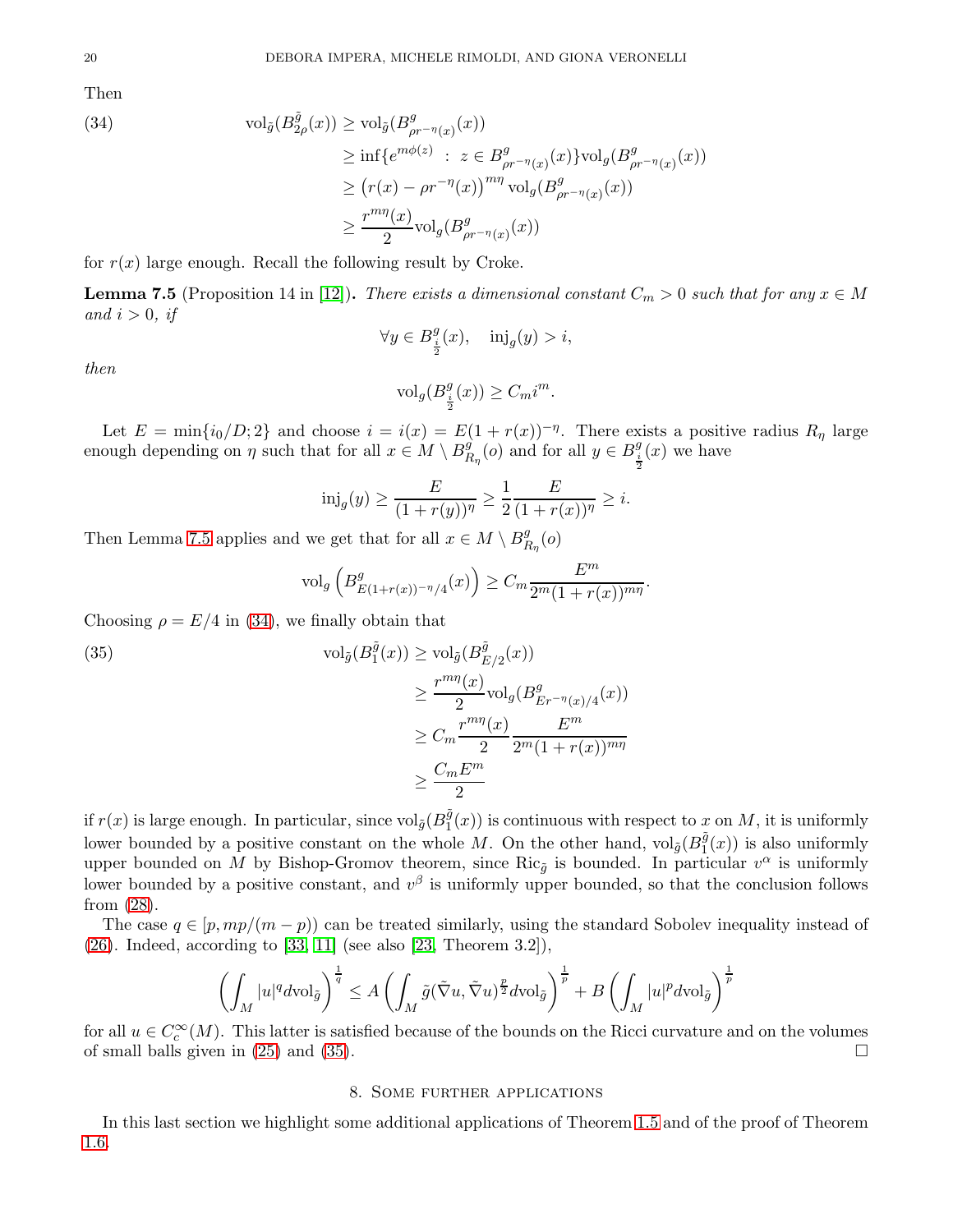<span id="page-20-0"></span>8.1. Full Omori-Yau maximum principle for the Hessian. Recall that a Riemannian manifold  $(M, g)$ is said to satisfy the full Omori-Yau maximum principle for the Hessian if for any function  $u \in C^2(M)$ with  $u^* = \sup_M u < +\infty$ , there exists a sequence  $\{x_n\}_n \subset M$  with the properties

(i) 
$$
u(x_k) > u^* - \frac{1}{k}
$$
, (ii)  $|\nabla u(x_k)| < \frac{1}{k}$ , (iii)  $\text{Hess}(u)(x_k) < \frac{1}{k}g$ ,

for each  $k \in \mathbb{N}$ .

Letting o be a fixed reference point in the complete Riemannian manifold  $(M, g)$  and denoting by  $r(x)$ the distance function from o, the full Omori-Yau maximum principle for the Hessian is known to hold e.g. if the radial sectional curvature of M (i.e. the sectional curvature of 2-planes containing  $\nabla r$ ), satisfies

$$
K_{\text{rad}} \geq -C^2(1+r^2)\prod_{j=1}^k (\ln^{(j)}(r))^2
$$
,

where  $\log^{(j)}$  stands for the j-th iterated logarithm; see [\[29\]](#page-23-27).

The search of conditions weaker than a quadratic sectional curvature decay to  $-\infty$  is a challenging problem; see e.g. [\[2,](#page-23-28) Remark 5.6]. As a consequence of our results we can actually guarantee the validity of the full Omori-Yau maximum principle for the Hessian under a Ricci quadratic bound and a linear injectivity radius decay. Namely, let  $(M, g)$  be a complete Riemannian manifold,  $o \in M$  a fixed reference point and  $r(x) \doteq \text{dist}_g(x, o)$ . Suppose that for some  $D > 0$  and some  $i_0 > 0$ , we have that

<span id="page-20-1"></span>(36) 
$$
|\text{Ric}_g|(x) \le D^2(1+r(x)^2), \quad \text{inj}_g(x) \ge \frac{i_0}{D(1+r(x))} > 0 \quad \text{on } M.
$$

Then the smooth exhaustion function H constructed in Theorem [1.5](#page-1-1) fulfill all the relevant requirements of [\[29,](#page-23-27) Theorem 1.9] with the choice  $G(t) = 1 + t^2$ . We hence obtain the validity of the following

Corollary 8.1. Under the assumptions [\(36\)](#page-20-1), the full Omori-Yau maximum principle for the Hessian holds on  $(M, g)$ .

In this regard, one could also note that distance-like functions with controlled Hessian on an ambient space are actually inherited by properly immersed submanifolds with controlled growth of the second fundamental form. Indeed, using the same notations as above, suppose that  $(M, q)$  is a complete manifold satisfying

<span id="page-20-2"></span>(37) 
$$
|\text{Ric}_g|(x) \le D^2(1+r(x)^2)^{\eta}, \quad \text{inj}_g(x) \ge \frac{i_0}{D(1+r(x))^{\eta}} > 0 \quad \text{on } M.
$$

and let  $\varphi : (\Sigma, h) \to (M, q)$  be an isometric proper immersion. Then, letting H be the distance-like function given by Theorem [1.5](#page-1-1) on  $(M, g)$ , we have that the function  $\gamma : \Sigma \to \mathbb{R}^+$  defined by

$$
\gamma \doteq \frac{H^2}{2}(\varphi)
$$

is still a proper function. Moreover, letting  ${e_i}$  be a local orthonormal frame on  $\Sigma$ , we can compute

$$
|\nabla \gamma|^2 = \sum_i h(\nabla \gamma, e_i)^2 = (H(\varphi))^2 \sum_i h(\nabla^M H, e_i)^2
$$
  

$$
\leq (H(\varphi))^2 |\nabla^M H|^2 \leq C (H(\varphi))^2 = 2C\gamma,
$$

Denoting by  $(\cdot)^{\perp}$  the projection on the normal bundle of  $\Sigma$ , and by  $A(\cdot, \cdot)$  the second fundamental form of the immersion, we also have that, for any  $X \in T\Sigma$ ,

Hess 
$$
\gamma(X, X) = h(\nabla_X \nabla \gamma, X)
$$
  
\n
$$
= g(\nabla_X^M (H \nabla^M H - H (\nabla^M H)^{\perp}), X)
$$
\n
$$
= H \text{ Hess}^M (X, X) + (g(\nabla^M H, X))^2 - Hg((\nabla^M H)^{\perp}, A(X, X))
$$
\n
$$
\leq (|H||\text{Hess}^M(H)| + |\nabla^M H|^2 + |H||\nabla^M H||A|) |X|^2
$$

Hence, using the properties of  $H$ , an application of [\[29,](#page-23-27) Theorem 1.9] yields the validity of the following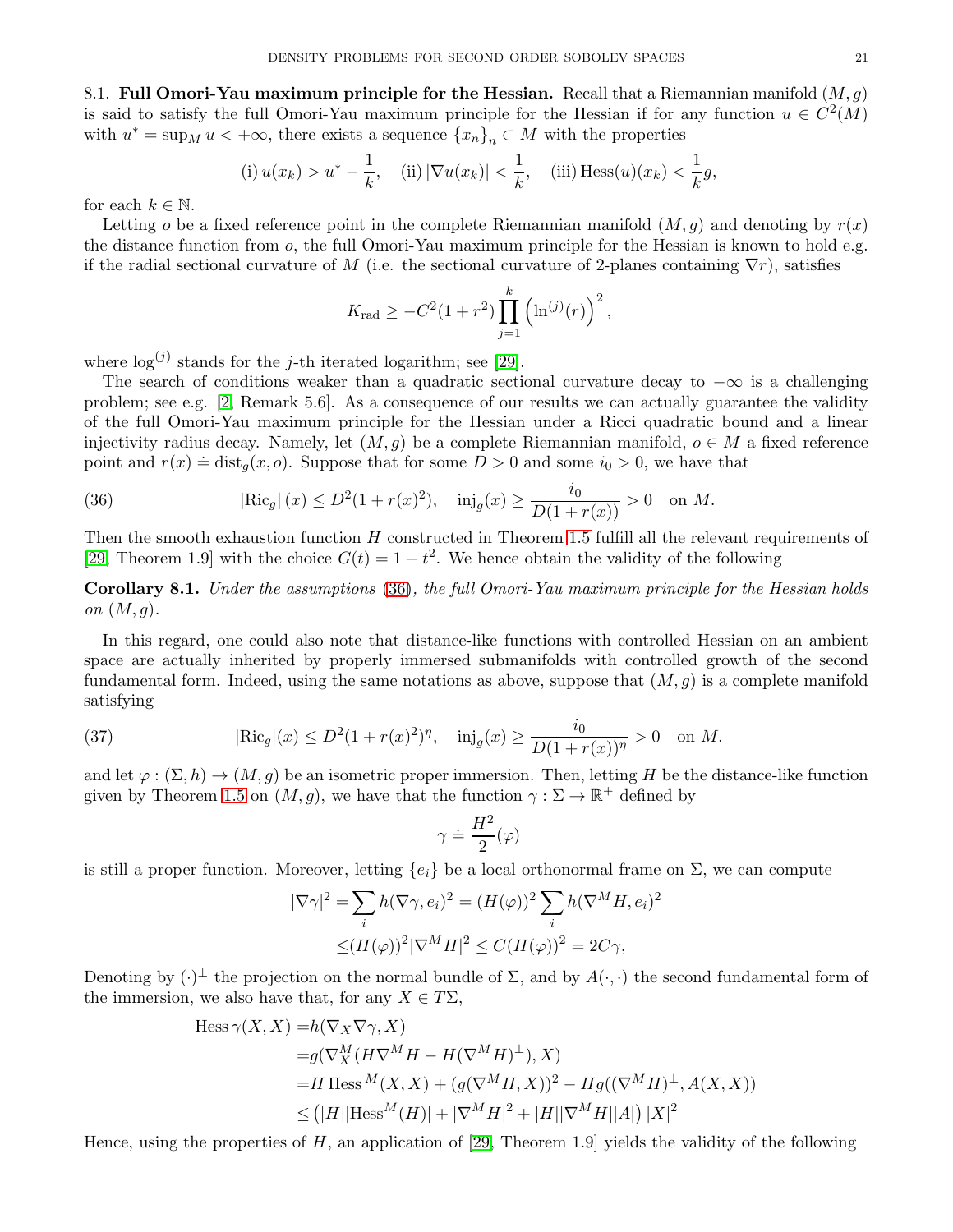**Corollary 8.2.** Let  $(M, g)$  be a complete Riemannian manifold,  $o \in M$ ,  $r(x) \doteq \text{dist}_g(x, o)$  and assume that assumptions [\(37\)](#page-20-2) are satisfied. Let  $\varphi : (\Sigma, h) \to (M, q)$  be an isometric proper immersion such that the second fundamental form A satisfies

 $|A| < Cr$ ,

outside a compact set, for some constant  $C \in \mathbb{R}$ . Then the full Omori-Yau maximum principle for the Hessian holds on  $(\Sigma, h)$ .

<span id="page-21-0"></span>8.2. Martingale completeness. A probabilistic concept, introduced in [\[13\]](#page-23-29), that in many instances seems to be related to maximum principles for the Hessian, is the martingale completeness. A manifold  $(M, q)$ is called martingale complete if and only if each martingale on  $(M, q)$  has infinite lifetime almost surely. Even though recent advances, using the language of subequations by Harvey-Lawson, can be found in [\[27\]](#page-23-30), the relation between this property and geometry has not been fully understood yet. A classical criterion for its validity is given in [\[13,](#page-23-29) Proposition 5.37]: if on  $(M, g)$  there exists a positive function  $f \in C^2$  such that

(i)f is proper, (ii) $|\nabla f| \leq C$ , (iii)  $\text{Hess}(f) \leq Cg$ ,

for some constant  $C > 0$ , then  $(M, g)$  is martingale complete. It is hence a simple consequence of [\[30,](#page-23-9) Proposition 1.3] that a manifold with bounded Ricci curvature and positive injectivity radius is martingale complete. Up to our knowledge this was not yet observed in literature. One can then argue similarly to the previous subsection to transfer this property also to properly immersed submanifolds with bounded second fundamental form.

<span id="page-21-1"></span>8.3. An  $L^2$ -Calderon-Zygmund inequality with weight. In this final subsection, reasoning as in Section [7,](#page-15-0) we give a proof of Theorem [1.7](#page-3-4) stated in the Introduction.

*Proof of Theorem [1.7.](#page-3-4)* Let  $H \in C^{\infty}(M)$  be the exhaustion function given by Theorem [1.5.](#page-1-1) As in the proof of Theorem [7.1,](#page-15-1) without loss of generality we can suppose that, for some positive  $C > 1$ ,

- max  $\{1, C^{-1}r\} \le H \le C$  max  $\{1, r\}$ ;
- $|\nabla H|(x) \leq C$ ;
- $|Hess H|(x) \leq C \max \{r^{\eta}, 1\}.$

Choose  $\phi = \eta \ln(H)$  and define a new conformal complete metric  $\tilde{g} := e^{2\phi} g$  on M. We have in particular that  $|Ric_{\tilde{g}}|(x)$  is uniformly bounded on M; see [\(25\)](#page-16-2). According to [\[20,](#page-23-8) Theorem B and Proposition 4.5], one has the validity of the following Calderon-Zygmund inequality on  $(M, \tilde{g})$ : for all  $u \in C_c^{\infty}(M)$  and all  $\epsilon > 0$ , it holds

<span id="page-21-3"></span>(38) 
$$
\|\widehat{\text{Hess } u|_{\tilde{g}}}\|_{\tilde{L}^2}^2 \leq \frac{\tilde{C}\epsilon^2}{2} \|u\|_{\tilde{L}^2}^2 + \left(1 + \frac{\tilde{C}^2}{2\epsilon^2}\right) \|\tilde{\Delta}u\|_{\tilde{L}^2}^2.
$$

where  $\tilde{C}$  is the constant in [\(25\)](#page-16-2).

Here and in what follows recall that Hess,  $\tilde{\Delta}$ ,  $\tilde{\nabla}$  and  $|\cdot|\tilde{g}$  are respectively the Hessian, Laplacian, covariant derivative and tensorial norm on M relative to the metric  $\tilde{g}$ . Moreover we are denoting  $||f||^2_{\tilde{L}}$  $\frac{2}{\widetilde{L}^2}$   $\stackrel{\doteq}{=}$  $\int_M |f|^2 dvol_{\tilde{g}}$ . All over this proof,  $C_i$  will denote real positive constants depending only on  $m, \eta, D$  and the constant  $C$  in Theorem [1.5.](#page-1-1)

<span id="page-21-2"></span>By standard computations, one has

(39) 
$$
\widetilde{Hess} u = e^{-2\phi} \left[ \text{Hess } u - du \otimes d\phi - d\phi \otimes du + g(\nabla u, \nabla \phi)g \right],
$$

from which

$$
e^{4\phi}|\widetilde{\text{Hess}} u|_{\tilde{g}}^2 = |\text{Hess } u|_g^2 + 2|\nabla u|_g^2|\nabla \phi|_g^2 + (m-2)g(\nabla u, \nabla \phi)^2 - 2g(\nabla u, \nabla \phi)\Delta_g u - 4\text{Hess } u(\nabla u, \nabla \phi)
$$
  
\n
$$
\geq |\text{Hess } u|_g^2 + 2|\nabla u|_g^2|\nabla \phi|_g^2 - (m-2)|\nabla u|_g^2|\nabla \phi|_g^2 - |\nabla u|_g^2|\nabla \phi|_g^2 - |\Delta_g u|^2
$$
  
\n
$$
-\frac{1}{2}|\text{Hess } u|_g^2 - 8|\nabla u|_g^2|\nabla \phi|_g^2.
$$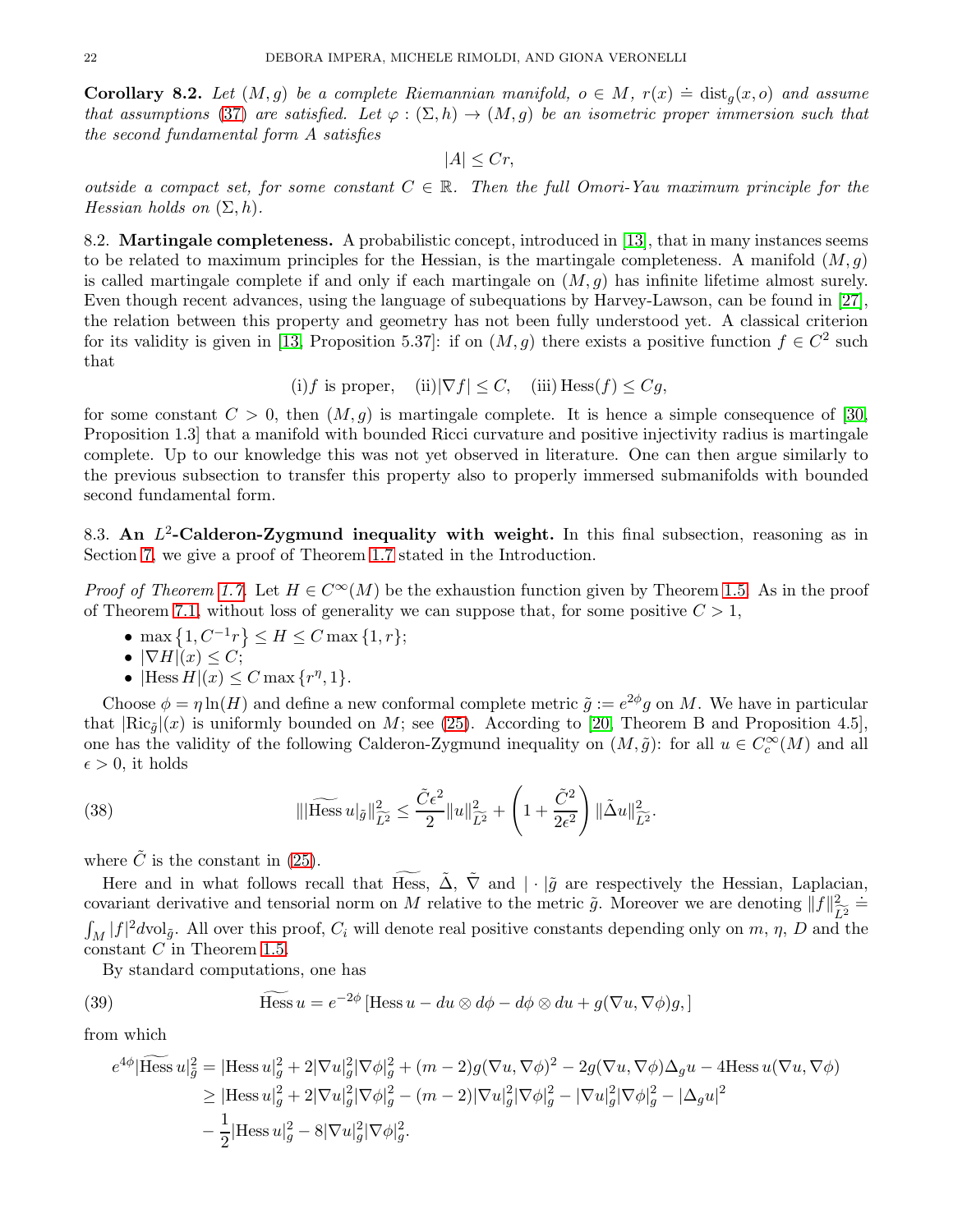Since  $|\nabla \phi|_q \leq \eta C$  we obtain

$$
|\widetilde{\text{Hess}}\, u|^2_{\tilde{g}} d\text{vol}_{\tilde{g}} \geq e^{(m-4)\phi} \left\{ \frac{1}{2} |\text{Hess}\, u|^2_g - (m+5)\eta^2 C^2 |\nabla u|^2_g - |\Delta_g u|^2 \right\} d\text{vol}_g.
$$

On the other hand, tracing [\(39\)](#page-21-2) and proceeding as above, we get

$$
|\tilde{\Delta} u|^2 d\mathrm{vol}_{\tilde{g}} \le 2e^{(m-4)\phi} \left\{ |\Delta u|^2 + (m-2)^2 \eta^2 C^2 |\nabla u|_g^2 \right\} d\mathrm{vol}_g.
$$

Suppose that  $\frac{m-4}{2}\eta\left(\frac{m-4}{2}\eta-1\right)\neq 0$ , the other case being easier. Inserting the two last inequalities in [\(38\)](#page-21-3), and recalling that  $e^{\phi} = H^{\eta}$ , we obtain

<span id="page-22-0"></span>(40) 
$$
||H^{(m-4)\eta/2}|\text{Hess }u|_{g}||_{L^{2}}^{2} \leq 2(m+5)\eta^{2}C^{2}||H^{(m-4)\eta/2}|\nabla u|_{g}||_{L^{2}}^{2} + 2||H^{(m-4)\eta/2}\Delta u||_{L^{2}}^{2} + \tilde{C}\epsilon^{2}||H^{m\eta/2}u||_{L^{2}}^{2} + 2\left(2 + \frac{\tilde{C}^{2}}{\epsilon^{2}}\right)||H^{(m-4)\eta/2}\Delta u||_{L^{2}}^{2} + 2\left(2 + \frac{\tilde{C}^{2}}{\epsilon^{2}}\right)(m-2)^{2}\eta^{2}C^{2}||H^{(m-4)\eta/2}|\nabla u|_{g}||_{L^{2}}^{2} = \tilde{C}\epsilon^{2}||H^{m\eta/2}u||_{L^{2}}^{2} + C_{1}||H^{(m-4)\eta/2}|\nabla u|_{g}||_{L^{2}}^{2} + C_{2}||H^{(m-4)\eta/2}\Delta u||_{L^{2}}^{2}.
$$

Now, given  $\varphi \in C_c^{\infty}(M)$ , choose  $u = H^{-(m-4)\eta/2}\varphi$ . We can compute that

$$
\nabla \varphi = \frac{m-4}{2} \eta H^{(m-4)\eta/2 - 1} u \nabla H + H^{(m-4)\eta/2} \nabla u,
$$

$$
\text{Hess }\varphi = \frac{m-4}{2}\eta \left(\frac{m-4}{2}\eta - 1\right) H^{(m-4)\eta/2-2}u dH \otimes dH + \frac{m-4}{2}\eta H^{(m-4)\eta/2-1}u \text{Hess }H
$$

$$
+ \frac{m-4}{2}\eta H^{(m-4)\eta/2-1}(du \otimes dH + dH \otimes du) + H^{(m-4)\eta/2}\text{Hess }u,
$$

and

$$
\Delta \varphi = \frac{m-4}{2} \eta \left( \frac{m-4}{2} \eta - 1 \right) H^{(m-4)\eta/2 - 2} u |\nabla H|^2 + \frac{m-4}{2} \eta H^{(m-4)\eta/2 - 1} u \Delta H
$$
  
+ 
$$
(m-4)\eta H^{(m-4)\eta/2 - 1} g(\nabla u, \nabla H) + H^{(m-4)\eta/2} \Delta u.
$$

In turn, since  $|\nabla H|/H \leq C$ ,  $|\text{Hess } H|/H \leq C$  and  $H^{(m-4)\eta/2} \leq H^{m\eta/2}$ , this gives

$$
\|\|\text{Hess}\,\varphi|_{g}\|_{L^{2}}^{2} \le 4\|H^{(m-4)\eta/2}|\text{Hess}\,u|_{g}\|_{L^{2}}^{2} + C_{3}\|H^{m\eta/2}u\|_{L^{2}}^{2} + C_{4}\|H^{(m-4)\eta/2}|\nabla u|_{g}\|_{L^{2}}^{2},
$$

and

$$
\|\Delta\varphi\|_{L^2}^2 \ge 4\|H^{(m-4)\eta/2}\Delta u\|_{L^2}^2 - C_5\|H^{m\eta/2}u\|_{L^2}^2 - C_6\|H^{(m-4)\eta/2}|\nabla u|_{g}\|_{L^2}^2,
$$

Noticing also that

$$
||H^{(m-4)\eta/2}|\nabla u|_g||_{L^2}^2 \le 2||\nabla \varphi|_g||_{L^2}^2 + C_7||H^{m\eta/2}u||_{L^2}^2,
$$

from [\(40\)](#page-22-0), we thus get

$$
\|\|\text{Hess}\,\varphi|_{g}\|_{L^{2}}^{2} \leq C_{7}\|H^{2\eta}\varphi\|_{L^{2}}^{2} + C_{8}\||\nabla\varphi|\|_{L^{2}}^{2} + C_{9}\|\Delta\varphi\|_{L^{2}}^{2}.
$$

To conclude the proof, we note that by divergence theorem and Cauchy-Schwarz inequality one has

$$
\begin{aligned} \|\nabla \varphi\|_{L^2}^2 &= \int_M |\nabla \varphi|^2 d\mathrm{vol}_g = -\int_M \varphi \Delta \varphi \le 2 \|\varphi\|_{L^2}^2 + 2\|\Delta \varphi\|_{L^2}^2 \\ &\le 2 \|H^{2\eta} \varphi\|_{L^2}^2 + 2\|\Delta \varphi\|_{L^2}^2. \end{aligned}
$$

Acknowledgements. The first author is partially supported by INdAM-GNSAGA. The second and third authors are partially supported by INdAM-GNAMPA. We would like to thank the anonymous referees for their remarks and suggestions which have greatly improved the exposition and the quality of the paper.

 $\Box$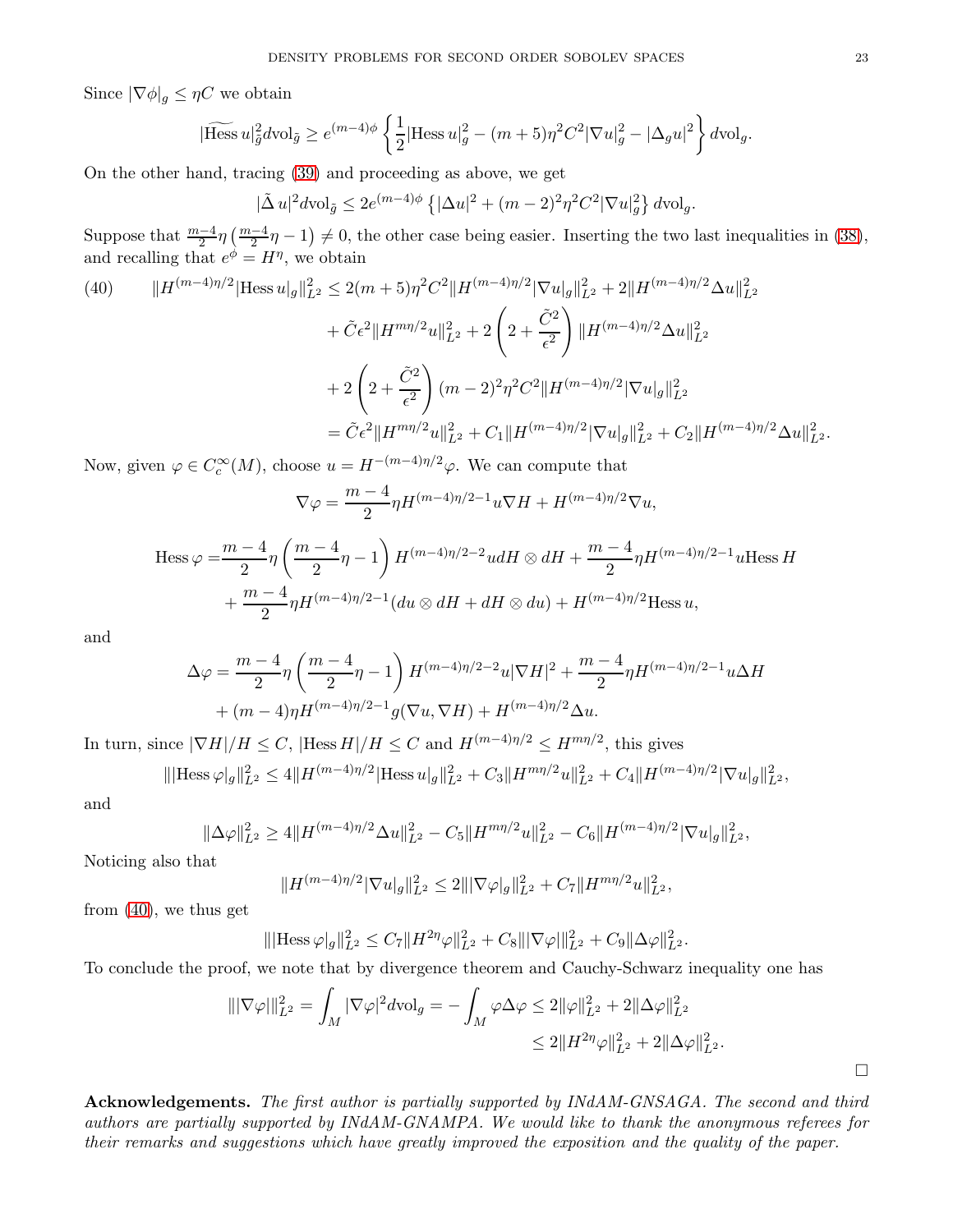### <span id="page-23-0"></span>**REFERENCES**

- <span id="page-23-23"></span>[1] Robert A. Adams, Sobolev spaces, Pure and Applied Mathematics, vol. 65, Academic Press [A subsidiary of Harcourt Brace Jovanovich, Publishers], New York-London, 1975.
- <span id="page-23-28"></span><span id="page-23-16"></span>[2] Luis J. Alías, Paolo Mastrolia, and Marco Rigoli, *Maximum principles and geometric applications*, Springer Monographs in Mathematics, Springer, Cham, 2016. MR 3445380
- <span id="page-23-20"></span>[3] Eric Amar, On the L<sup>r</sup> Hodge theory in complete non compact Riemannian manifolds, Math. Z.  $287$  (2017), no. 3-4, 751–795.
- <span id="page-23-1"></span>[4] Michael T. Anderson, Convergence and rigidity of manifolds under Ricci curvature bounds, Invent. Math. 102 (1990), no. 2, 429–445. MR 1074481
- <span id="page-23-2"></span>[5] Thierry Aubin, *Espaces de Sobolev sur les variétés riemanniennes*, Bull. Sci. Math. (2) 100 (1976), no. 2, 149–173. MR 0488125
- <span id="page-23-6"></span>[6] , Some nonlinear problems in Riemannian geometry, Springer Monographs in Mathematics, Springer-Verlag, Berlin, 1998.
- <span id="page-23-11"></span>[7] Lashi Bandara, Density problems on vector bundles and manifolds, Proc. Amer. Math. Soc. 142 (2014), no. 8, 2683–2695.
- <span id="page-23-15"></span>[8] Davide Bianchi and Alberto G. Setti, Laplacian cut-offs, porous and fast diffusion on manifolds and other applications, Calc. Var. Partial Differential Equations 57 (2018), no. 1, Art. 4, 33. MR 3735744
- [9] Gilles Carron, *Inégalités isopérimétriques sur les variétés riemanniennes*, Ph.D. thesis, Université Joseph Fourier, Grenoble, 1994.
- <span id="page-23-17"></span>[10] Jeff Cheeger and Mikhael Gromov, Bounds on the von Neumann dimension of  $L^2$ -cohomology and the Gauss-Bonnet theorem for open manifolds, J. Differential Geom.  $21$  (1985), no. 1, 1-34. MR 806699
- <span id="page-23-26"></span>[11] Thierry Coulhon and Laurent Saloff-Coste, Isopérimétrie pour les groupes et les variétés, Rev. Mat. Iberoamericana 9 (1993), no. 2, 293–314. MR 1232845
- <span id="page-23-13"></span>[12] Christopher B. Croke, *Some isoperimetric inequalities and eigenvalue estimates*, Ann. Sci. Ecole Norm. Sup.  $(4)$  **13** (1980), no. 4, 419–435.
- <span id="page-23-29"></span>[13] Michel Emery, *Stochastic calculus in manifolds*, Universitext, Springer-Verlag, Berlin, 1989, With an appendix by P.-A. Meyer. MR 1030543
- <span id="page-23-24"></span>[14] David Gilbarg and Neil S. Trudinger, Elliptic partial differential equations of second order, Classics in Mathematics, Springer-Verlag, Berlin, 2001, Reprint of the 1998 edition. MR 1814364
- <span id="page-23-10"></span>[15] Robert E. Greene and Hung Wu,  $C^{\infty}$  convex functions and manifolds of positive curvature, Acta Math. 137 (1976), no. 3-4, 209–245.
- <span id="page-23-19"></span>[16] Davide Guidetti, Batu Güneysu, and Diego Pallara, On some generalisations of Meyers-Serrin theorem, Bruno Pini Mathematical Analysis Seminar 2015, Bruno Pini Math. Anal. Semin., vol. 2015, Univ. Bologna, Alma Mater Stud., Bologna, 2015, pp. 116–127. MR 3609898
- <span id="page-23-7"></span><span id="page-23-5"></span>[17] Batu Güneysu, Sequences of Laplacian cut-off functions, J. Geom. Anal. 26 (2016), no. 1, 171–184. MR 3441508
- [18] , Covariant Schrödinger semigroups on Riemannian manifolds, Operator Theory: Advances and Applications, vol. 264, Birkhäuser/Springer, Cham, 2017. MR 3751359
- <span id="page-23-25"></span><span id="page-23-8"></span>[19] Batu Güneysu and Stefano Pigola, *Quantitative C*<sup>1</sup>-estimates on manifolds, Int. Math. Res. Not. IMRN 2018, no. 13, 4103–4119.
- [20] Batu Güneysu and Stefano Pigola, The Calderón-Zygmund inequality and Sobolev spaces on noncompact Riemannian manifolds, Adv. Math. 281 (2015), 353-393. MR 3366843
- <span id="page-23-22"></span><span id="page-23-21"></span>[21] Qing Han, Schauder estimates for elliptic operators with applications to nodal sets, J. Geom. Anal. 10 (2000), no. 3, 455–480. MR 1794573
- [22] Qing Han and Fanghua Lin, Elliptic partial differential equations, Courant Lecture Notes in Mathematics, vol. 1, New York University, Courant Institute of Mathematical Sciences, New York; American Mathematical Society, Providence, RI, 1997. MR 1669352
- <span id="page-23-4"></span>[23] Emmanuel Hebey, Sobolev spaces on Riemannian manifolds, Lecture Notes in Mathematics, vol. 1635, Springer-Verlag, Berlin, 1996. MR 1481970
- <span id="page-23-3"></span>[24] Nonlinear analysis on manifolds: Sobolev spaces and inequalities, Courant Lecture Notes in Mathematics, vol. 5, New York University, Courant Institute of Mathematical Sciences, New York; American Mathematical Society, Providence, RI, 1999.
- <span id="page-23-18"></span><span id="page-23-12"></span>[25] Shaochuang Huang, A note on existence of exhaustion functions and its applications, J. Geom. Anal. (2018).
- <span id="page-23-30"></span>[26] Debora Impera, Michele Rimoldi, and Giona Veronelli, Higher order distance-like functions and Sobolev spaces, In preparation.
- [27] Luciano Mari and Leandro F. Pessoa, Duality between Ahlfors-Liouville and Khas'minskii properties for nonlinear equations, arXiv preprint server - arXiv: 1603.09113 (2016).
- <span id="page-23-14"></span>[28] Olaf Müller and Marc Nardmann, Every conformal class contains a metric of bounded geometry, Math. Ann. 363 (2015), no. 1-2, 143–174. MR 3394376
- <span id="page-23-27"></span>[29] Stefano Pigola, Marco Rigoli, and Alberto G. Setti, Maximum principles on Riemannian manifolds and applications, Mem. Amer. Math. Soc. 174 (2005), no. 822, x+99. MR 2116555
- <span id="page-23-9"></span>[30] Michele Rimoldi and Giona Veronelli, Extremals of Log Sobolev inequality on non-compact manifolds and Ricci soliton structures, https://arxiv.org/abs/1605.09240 (2016).